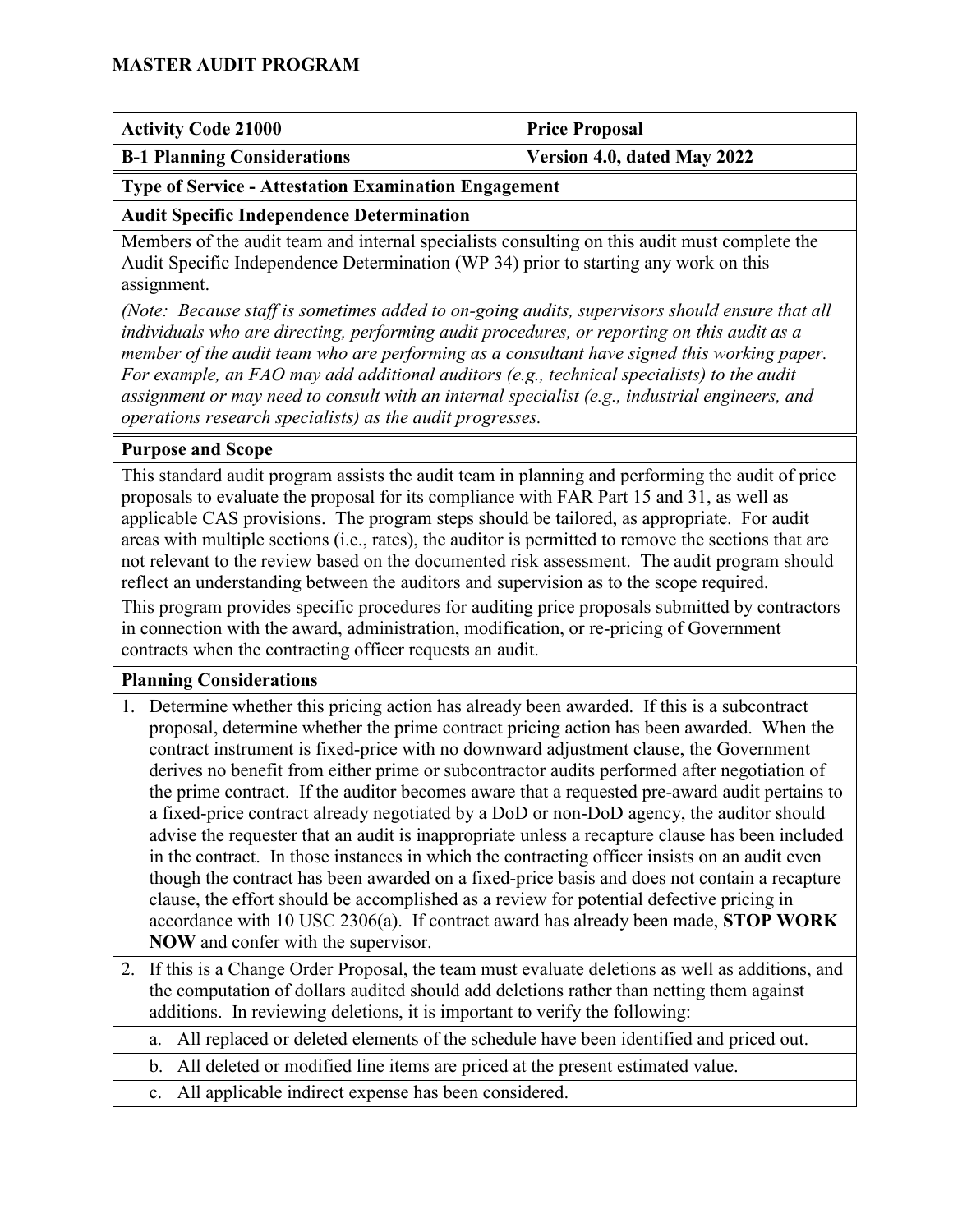#### **Planning Considerations** d. In general, audit considerations for open CLINs are similar to terminations, while unopened CLINs more closely resemble equitable adjustment claims. 3. Consider CAS Implications. If the potential contract will be CAS covered, consider contractor compliance with the applicable CAS requirements as part of the proposal evaluation. 4. An independent audit review ensures the proposal will provide a basis for the contracting officer to arrive at both a fair and reasonable price, therefore both potential overstatements and understatements in the proposed cost should be considered. The risk of potential overstated cost estimates is greatest in a sole source non-competitive environment. While the risk of potential understated cost estimates is greatest in a competitive environment. 5. If this proposal effort is for a Direct Commercial Sale (DCS), the audit request should come from DCMA-DoDCCP (DoD Central Control Point). Contact the Financial Liaison Auditor (FLA) assigned to the DCMA-DODCCP to discuss special requirements that are unique to the procurement and essential for proper planning of the engagement. A DCS results from a foreign government obtaining a proposal or quote directly from a U. S. contractor. The foreign government is responsible for all procurement matters from the solicitation of the procurement to the negotiation and administration of the contract. The U. S. Government is not a party to the procurement. DCMA-DoDCCP requests administrative contract services (audits, price analysis, specialist evaluations, and quality assurance) on behalf of the foreign government. Auditors should not directly contact or respond to requests received directly from the foreign government. Audit communications should be with DCMA-DoDCCP and the FLA. Foreign Military Financing (FMF) and Reciprocal Defense Procurement and Acquisition Policy Memoranda of Understanding (RDP-MOU) affect the audit services we can provide and the audit criteria. Contractor release letters are mandatory and should accompany the audit request from DCMA-DoDCCP. You can contact the FLA at: DCAAFLA-DCMA-Int@dcaa.mil If this proposal effort is for a Foreign Military Sale (FMS) it will be treated the same as any U.S. Government procurement. A FMS results from a foreign government requesting the U.S. Government to perform a military procurement on its behalf. Your request for audit will be from a U. S. Government contracting officer and your audit criteria will be the solicitation terms related to pricing. Auditors should not contact the foreign government directly. Audit communications will be with the requesting U. S. Government contracting officer. 6. Prior to commencing the audit, review Agency guidance that may impact the audit and adjust the scope and procedures appropriately. **References** 1. CAM Chapter 9, Audit of Cost Estimates and Price Proposals

- 2. Applicable Non-DoD Agency FAR Supplement(s) (CAM 15-102)
- 3. Cost Accounting Standards (CAS) CAM Chapter 8
- 4. FAR 15 and 31; DFARS 215 and 231
- 5. CAM Chapter 10, Preparation and Distribution of Audit Reports
- 6. CAM Appendix B, Specialist Assistance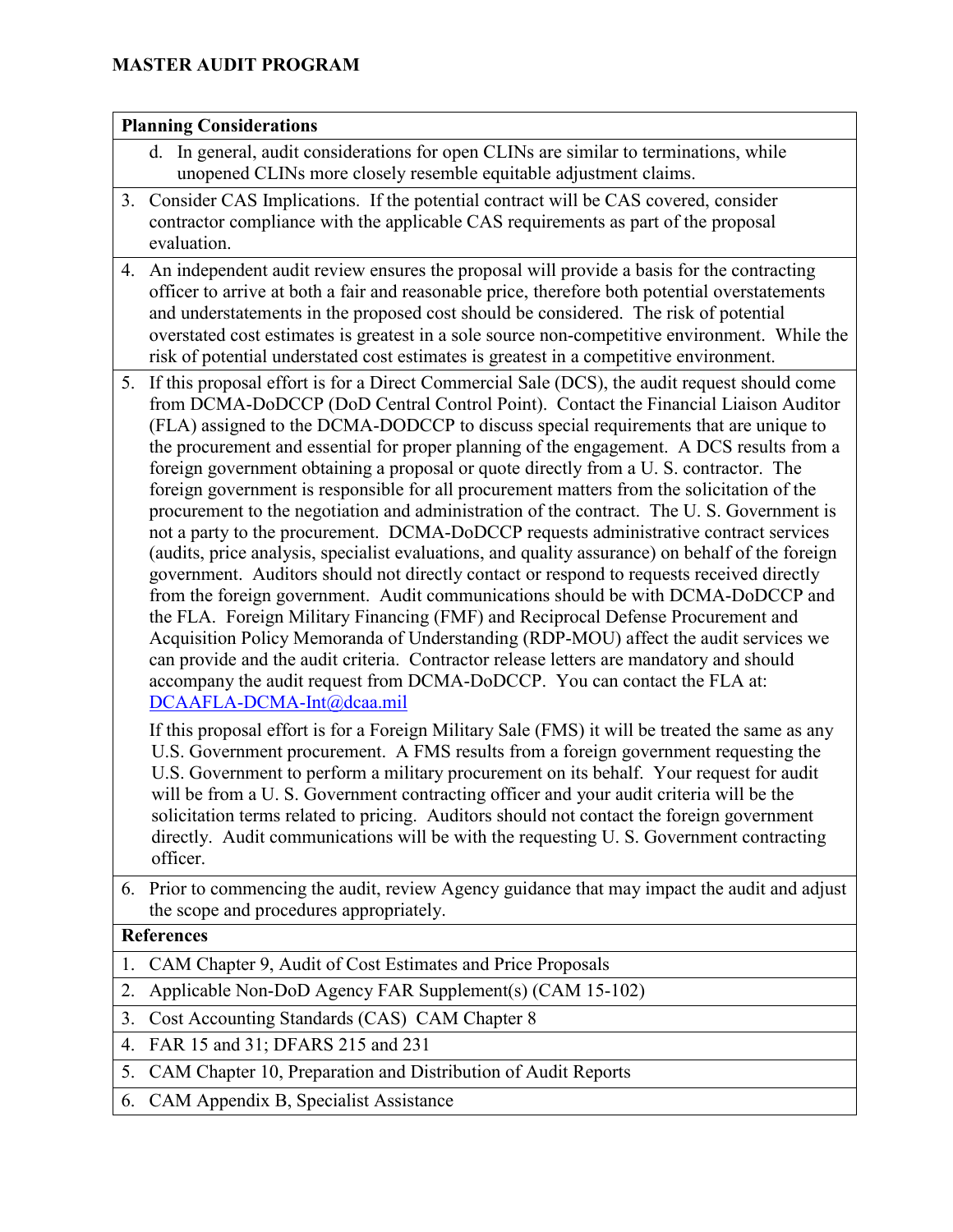| <b>B-1 Preliminary Steps</b>                                                                                                                                                                                                                                                                                                                                                                                                                                                                                                                                                                                                                                                                                                                                                               | <b>WP Reference</b> |
|--------------------------------------------------------------------------------------------------------------------------------------------------------------------------------------------------------------------------------------------------------------------------------------------------------------------------------------------------------------------------------------------------------------------------------------------------------------------------------------------------------------------------------------------------------------------------------------------------------------------------------------------------------------------------------------------------------------------------------------------------------------------------------------------|---------------------|
| Version 4.0, dated May 2022                                                                                                                                                                                                                                                                                                                                                                                                                                                                                                                                                                                                                                                                                                                                                                |                     |
| 1. Review the Request for Proposal (RFP):                                                                                                                                                                                                                                                                                                                                                                                                                                                                                                                                                                                                                                                                                                                                                  |                     |
| Determine the contractor's proposal responsiveness to the RFP (e.g., is<br>a.<br>the proposal for the supplies or services requested and does the<br>contractor's proposed quantity match the RFP requirements? etc.).                                                                                                                                                                                                                                                                                                                                                                                                                                                                                                                                                                     |                     |
| b. Identify the type of data required of the contractor (i.e., certified cost or<br>pricing data or data other than certified cost or pricing data).                                                                                                                                                                                                                                                                                                                                                                                                                                                                                                                                                                                                                                       |                     |
| Determine whether the DFARS 252.215-7009 solicitation provision was<br>included in the RFP to establish requirements for an adequate proposal.<br>If the RFP is not clear, discuss the expectations with the requester and<br>document the criteria (FAR, CAS, Agency Supplement, etc.) against<br>which the proposal will be examined. Section L of the RFP should<br>provide instruction on how to submit proposals and information on a<br>specific format to facilitate evaluation. FAR 15.403-5(b) provides that<br>the contracting officer may require the proposal in the format of Table<br>15-2 of FAR 15.408, specify an alternative format, or permit submission<br>in the contractor's format.                                                                                 |                     |
| Identify and document any special requirements or provisions (i.e.,<br>c.<br>limitations on pass-through charges, established rates, hours,<br>timephasing, material quantities, etc.).                                                                                                                                                                                                                                                                                                                                                                                                                                                                                                                                                                                                    |                     |
| Verify that the proposal (or part(s) of a proposal under review) was<br>2.<br>approved at an appropriate level of management. If so, review the proposal<br>package for adequacy based on the criteria established in Step 1. If the<br>DFARS 252.215-7009 solicitation provision was included in the RFP, the<br>contractor is required to provide the contracting officer with a completed<br>DFARS Proposal Adequacy Checklist with its proposal submission.<br>Auditors should document their conclusions regarding the contractor's<br>compliance with the requirements for an adequate proposal using working<br>paper 31-a, "Proposal Adequacy Checklist" located in Other Audit<br>Guidance (OAG) to assess and document conclusions about proposal<br>adequacy (CAM $9-103.1b$ ). |                     |
| Review the audit request for any special requirements. Communicate with<br>3.<br>the requester as soon as practical.                                                                                                                                                                                                                                                                                                                                                                                                                                                                                                                                                                                                                                                                       |                     |
| Confirm your understanding of the expectations and discuss any specific<br>a.<br>concerns.                                                                                                                                                                                                                                                                                                                                                                                                                                                                                                                                                                                                                                                                                                 |                     |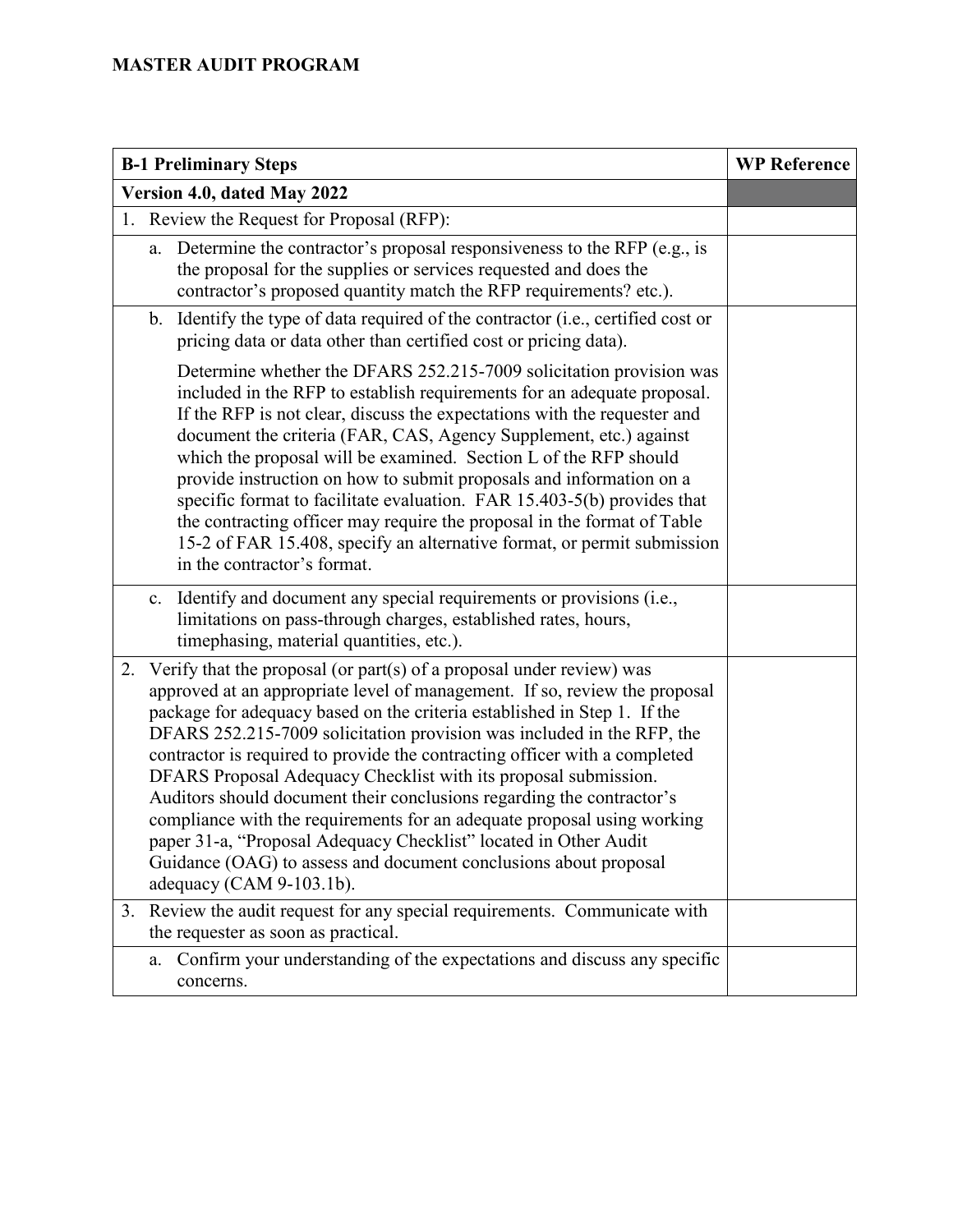| <b>B-1 Preliminary Steps</b> |                                                                                                                                                                                                                                                                                                                                                                                                                                                                                                                                                                                                                                                                                                                                        | <b>WP Reference</b> |
|------------------------------|----------------------------------------------------------------------------------------------------------------------------------------------------------------------------------------------------------------------------------------------------------------------------------------------------------------------------------------------------------------------------------------------------------------------------------------------------------------------------------------------------------------------------------------------------------------------------------------------------------------------------------------------------------------------------------------------------------------------------------------|---------------------|
|                              | b. Discuss sensitivities and inherent risk factors with the requestor, such as<br>prior audit findings. If the request for audit is for part of a proposal and<br>based on past experience at the contractor, the team's professional<br>judgment identifies that additional cost areas should be examined, the<br>team should discuss expanded audit coverage and then communicate the<br>recommendation to expand audit coverage to the contracting officer.<br>Conversely, if the team determines a lesser category of audit service will<br>assist the contracting officer, communicate reduced audit coverage. If<br>the contracting officer does not concur, gain an understanding of the<br>reasons and discuss among the team. |                     |
|                              | Contact the cognizant FLA for assistance, if needed. If the contracting<br>c.<br>officer does not agree to the recommendation to expand or reduce the<br>audit request and the team is not convinced by the contracting officer's<br>reasons, consider elevating the issue to the Region/CAD for<br>coordination with the command's Director of Contracts or equivalent<br>position. Proceed with the audit process for the requested services while<br>coordination is proceeding in other channels. (CAM 9-103.1d(4))                                                                                                                                                                                                                |                     |
|                              | 4. Notify the appropriate contracting officer of the commencement of the risk<br>assessment and that the expected completion date will be provided in the<br>formal acknowledgement memorandum once the risk assessment is<br>complete. Perform the acknowledgement process in accordance with CAM<br>$4 - 104.$                                                                                                                                                                                                                                                                                                                                                                                                                       |                     |
| 5.                           | Coordinate with the contractor and obtain a walkthrough of the proposal (or<br>part(s) of a proposal under review) to gain an understanding of the basis of<br>each cost element of the proposal (or part(s) of a proposal under review),<br>the related supporting documentation, and the relevant policies/procedures<br>and processes related to significant cost elements. Invite the cognizant<br>procurement and administrative contracting officers.                                                                                                                                                                                                                                                                            |                     |
|                              | As part of this walkthrough, require the contractor to identify:                                                                                                                                                                                                                                                                                                                                                                                                                                                                                                                                                                                                                                                                       |                     |
|                              | Significant subcontracts and the status of its cost or price analyses.<br>Based on this status, perform an initial assessment to identify and<br>request necessary assist audits (WP B-3). Perform the final assessment<br>of assist audit requirements in WP S.                                                                                                                                                                                                                                                                                                                                                                                                                                                                       |                     |
|                              | Significant interdivisional work and its basis for estimate. Perform an<br>initial assessment to identify and request necessary assist audits (WP<br>B3). Perform the final assessment of assist audit requirements in WP I.                                                                                                                                                                                                                                                                                                                                                                                                                                                                                                           |                     |
|                              | The "added value" provided by the contractor related to the<br>subcontracted effort, when proposed subcontracted costs exceed 70<br>percent of the total cost of the work to be performed.                                                                                                                                                                                                                                                                                                                                                                                                                                                                                                                                             |                     |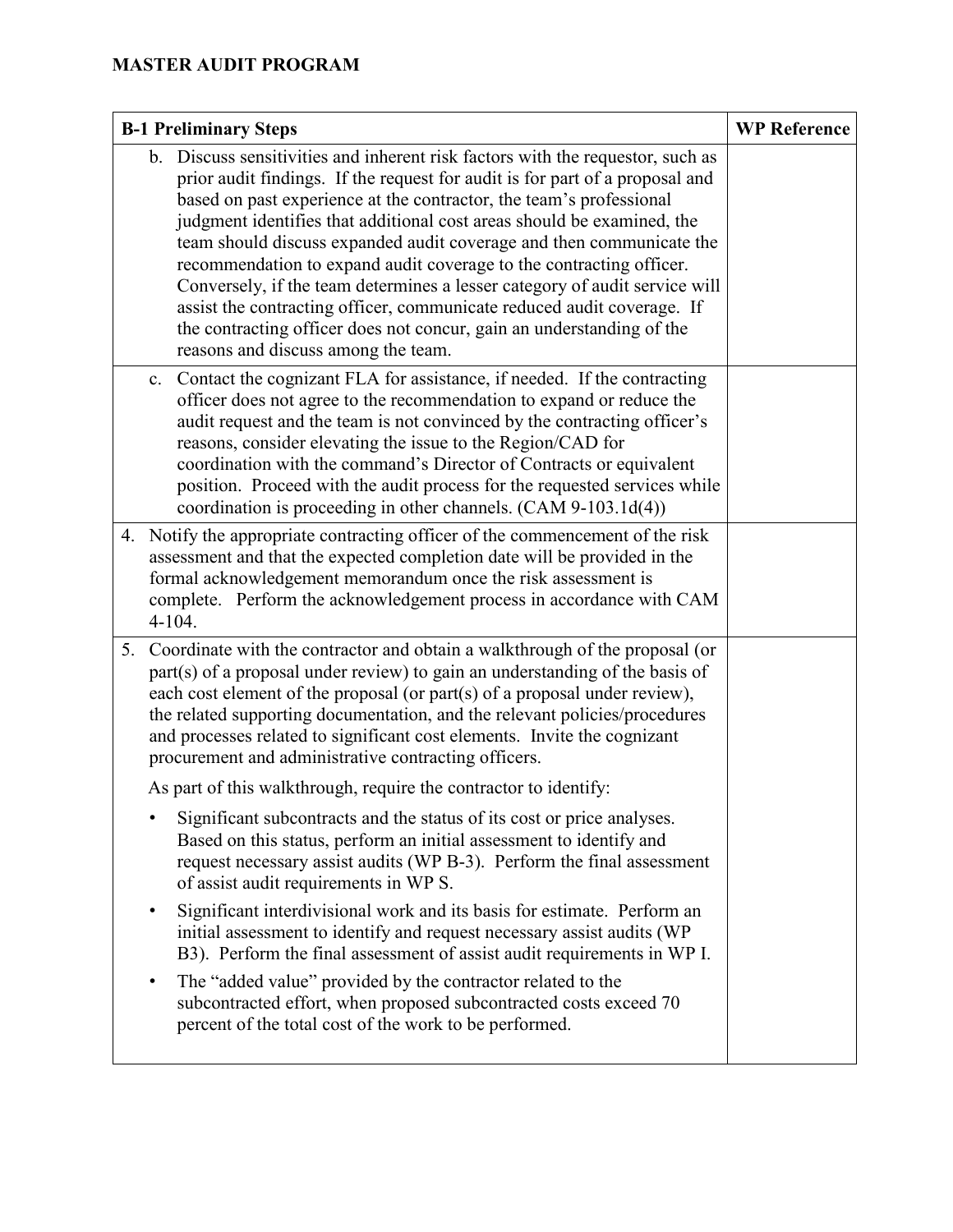| <b>B-1 Preliminary Steps</b> |                                                                                                                                                                                                                                                                                                                                                                                                                                                                                                                                                                                                                                                                                                                                                                                                                                                     | <b>WP Reference</b> |
|------------------------------|-----------------------------------------------------------------------------------------------------------------------------------------------------------------------------------------------------------------------------------------------------------------------------------------------------------------------------------------------------------------------------------------------------------------------------------------------------------------------------------------------------------------------------------------------------------------------------------------------------------------------------------------------------------------------------------------------------------------------------------------------------------------------------------------------------------------------------------------------------|---------------------|
|                              | 6. Determine the basis of the proposed rates.                                                                                                                                                                                                                                                                                                                                                                                                                                                                                                                                                                                                                                                                                                                                                                                                       |                     |
|                              | If proposed rates are not based on a FPRA/FPRR and have not been<br>$\bullet$<br>audited, perform audit procedures in WP E-1, N-1, T-1 - No Audited<br>Rates based on the risk assessment as appropriate.                                                                                                                                                                                                                                                                                                                                                                                                                                                                                                                                                                                                                                           |                     |
|                              | If proposed rates are not based on a FPRA/FPRR and we have<br>$\bullet$<br>completed an audit of the rates (i.e., government rate position developed<br>based on DCAA audit report), perform audit procedures in WP E-1, N-<br>1, T-1 $-Audited Rates$ .                                                                                                                                                                                                                                                                                                                                                                                                                                                                                                                                                                                            |                     |
|                              | If proposed rates are based on a FPRA/FPRR and we have not<br>$\bullet$<br>completed an audit of the rates that were used as the basis for the<br>FPRA/FPRR, perform audit procedures in WP E-1, N-1, T-1 - $No$<br><b>Audited Rates.</b>                                                                                                                                                                                                                                                                                                                                                                                                                                                                                                                                                                                                           |                     |
|                              | If proposed rates are based on a FPRA/FPRR and DCAA does not agree<br>٠<br>with the established rates due to the results of a concurrent or recent<br>examination, the team should discuss and document that the concerns<br>have been elevated appropriately. If the concerns have not been<br>resolved, perform audit procedures in WP E-1, N-1, T-1 -Audited Rates<br>based on the risk assessment as appropriate.                                                                                                                                                                                                                                                                                                                                                                                                                               |                     |
|                              | If proposed rates are based on a FPRA/FPRR and DCAA has no known<br>٠<br>concerns with the established rates, perform audit procedures in WP E1,<br>N-1, T-1 – <i>Established Rates by FPRA/FPRR</i> based on your risk<br>assessment as appropriate.                                                                                                                                                                                                                                                                                                                                                                                                                                                                                                                                                                                               |                     |
|                              | If the proposal includes rates beyond the period covered by audited<br>$\bullet$<br>rates, perform audit procedures in WP E-1, N-1, T-1 - No Audited Rates<br>for the years beyond the audited rates based on the risk assessment as<br>appropriate.                                                                                                                                                                                                                                                                                                                                                                                                                                                                                                                                                                                                |                     |
| 7.                           | If the proposed labor and indirect rates have not been audited, gain an<br>understanding of the contractor's process in setting the compensation<br>package (executive and non-executive) and ensuring that the aggregate of<br>each element of the total compensation package complies with the<br>allowability and reasonableness requirements of FAR 31.205-6. Assess the<br>level of risk and extent of testing needed. If necessary, contact the Agency<br>Compensation Team. If the Agency Compensation Team will perform<br>detailed procedures, the FAO and Compensation Team auditors should<br>coordinate with the contractor and obtain a detailed walkthrough of the<br>compensation system. Based on this understanding of the system and<br>identified risks, tailor detailed procedures to test for compliance with FAR<br>31.205-6. |                     |
| 8.                           | Assess Materiality. Document the understanding of the proposed basis of<br>each cost element on WP B for each significant cost element of the proposal<br>(or part(s) of a proposal under review). Identify those cost elements that<br>significantly contribute to the total proposed value.                                                                                                                                                                                                                                                                                                                                                                                                                                                                                                                                                       |                     |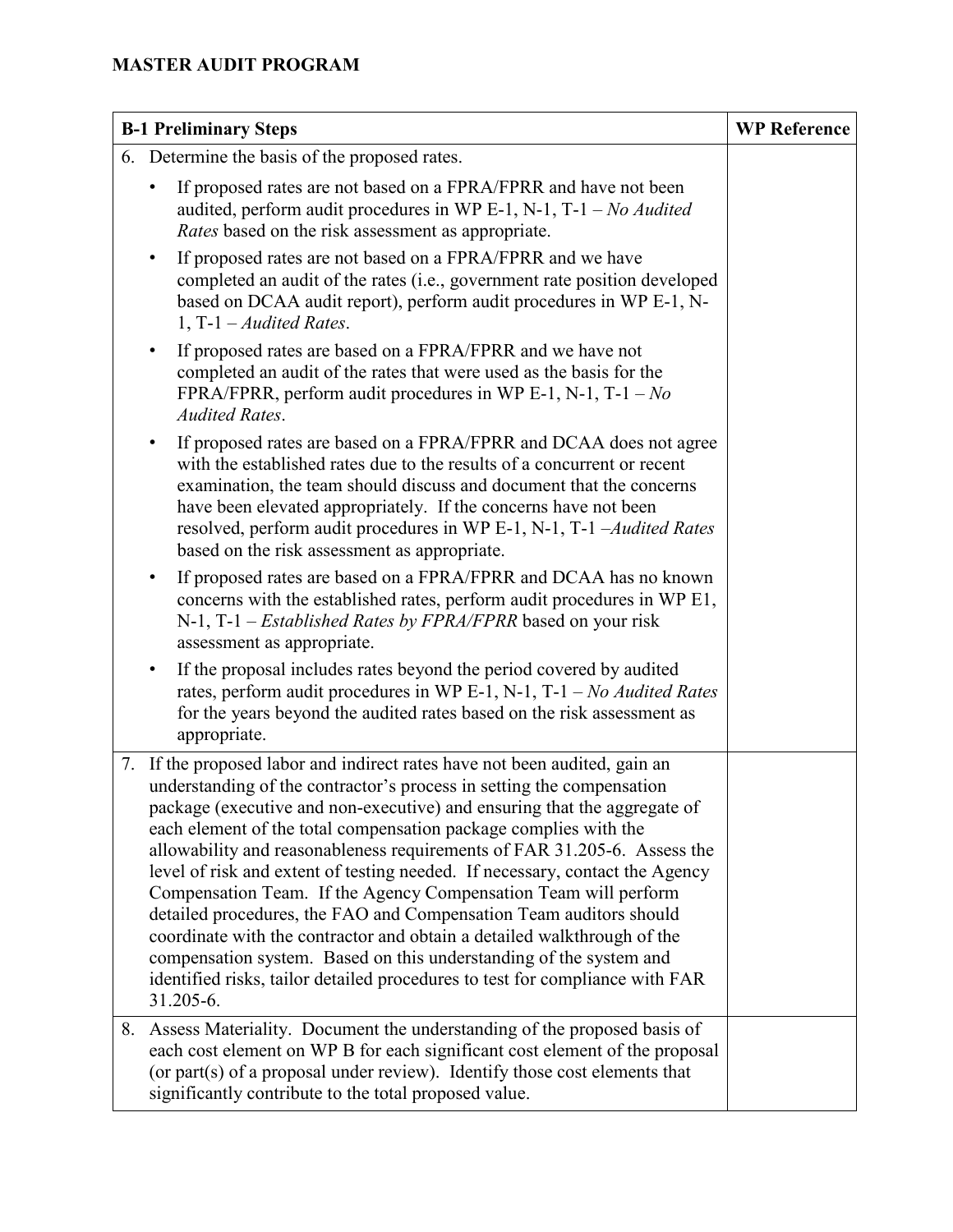| <b>B-1 Preliminary Steps</b>                                                                                                                                                                                                                                                                                                                                                                                                                                            | <b>WP Reference</b> |
|-------------------------------------------------------------------------------------------------------------------------------------------------------------------------------------------------------------------------------------------------------------------------------------------------------------------------------------------------------------------------------------------------------------------------------------------------------------------------|---------------------|
| 9. If the evidence to be obtained during the audit is dependent on<br>computerized information systems, document on WP B-2 the audit work<br>performed that supports the reliability of the computer-based evidence.<br>Document or reference one or more of the following in WP B-2:                                                                                                                                                                                   |                     |
| The audit assignment(s) where the reliability of the data was sufficiently<br>a.<br>established in other DCAA audits,                                                                                                                                                                                                                                                                                                                                                   |                     |
| The procedures/tests that will be performed in this audit to evaluate the<br>$\mathbf{b}$ .<br>subject matter in this audit that will also support reliance on the<br>evidence, and/or                                                                                                                                                                                                                                                                                  |                     |
| The tests that will be performed in this audit that will be specifically<br>c.<br>designed to test the reliability of the computer-based data.                                                                                                                                                                                                                                                                                                                          |                     |
| 10. Gain an understanding of the product/service being acquired and related<br>contractor processes to manufacture the product or deliver the service.<br>Identify any significant changes in the contractor's processes that have<br>taken place and consider the potential impact on the proposal and planned<br>audit procedures.                                                                                                                                    |                     |
| 11. Assess any cost avoidance recommendation from operations audits to<br>determine if there is a significant impact on the proposal. (CAM 9-308).                                                                                                                                                                                                                                                                                                                      |                     |
| 12. Review the permanent file to determine whether there are any audit leads<br>affecting the proposal (or part(s) of a proposal under review). If there are<br>applicable audit leads, discuss with the team how they will affect the scope<br>of audit (e.g., the nature, timing, and extent of testing).                                                                                                                                                             |                     |
| 13. Review permanent file to determine if previous audits included findings and<br>recommendations related to the subject matter. If there were findings<br>material to the subject matter, document this information in the risk<br>assessment and perform the following procedures:                                                                                                                                                                                   |                     |
| Ask contractor management if corrective actions were taken to address<br>a.<br>findings and recommendations reported in previous DCAA audits (e.g.,<br>questioned costs, business system deficiencies, CAS audits) that are<br>relevant to the subject matter of audit. If yes, have contractor explain<br>corrective actions taken and determine if additional audit procedures<br>should be included in the fieldwork to test the corrective actions.<br>(GAGAS 7.13) |                     |
| b. Document the results of the inquiry and the impact of the corrective<br>actions to the subject matter.                                                                                                                                                                                                                                                                                                                                                               |                     |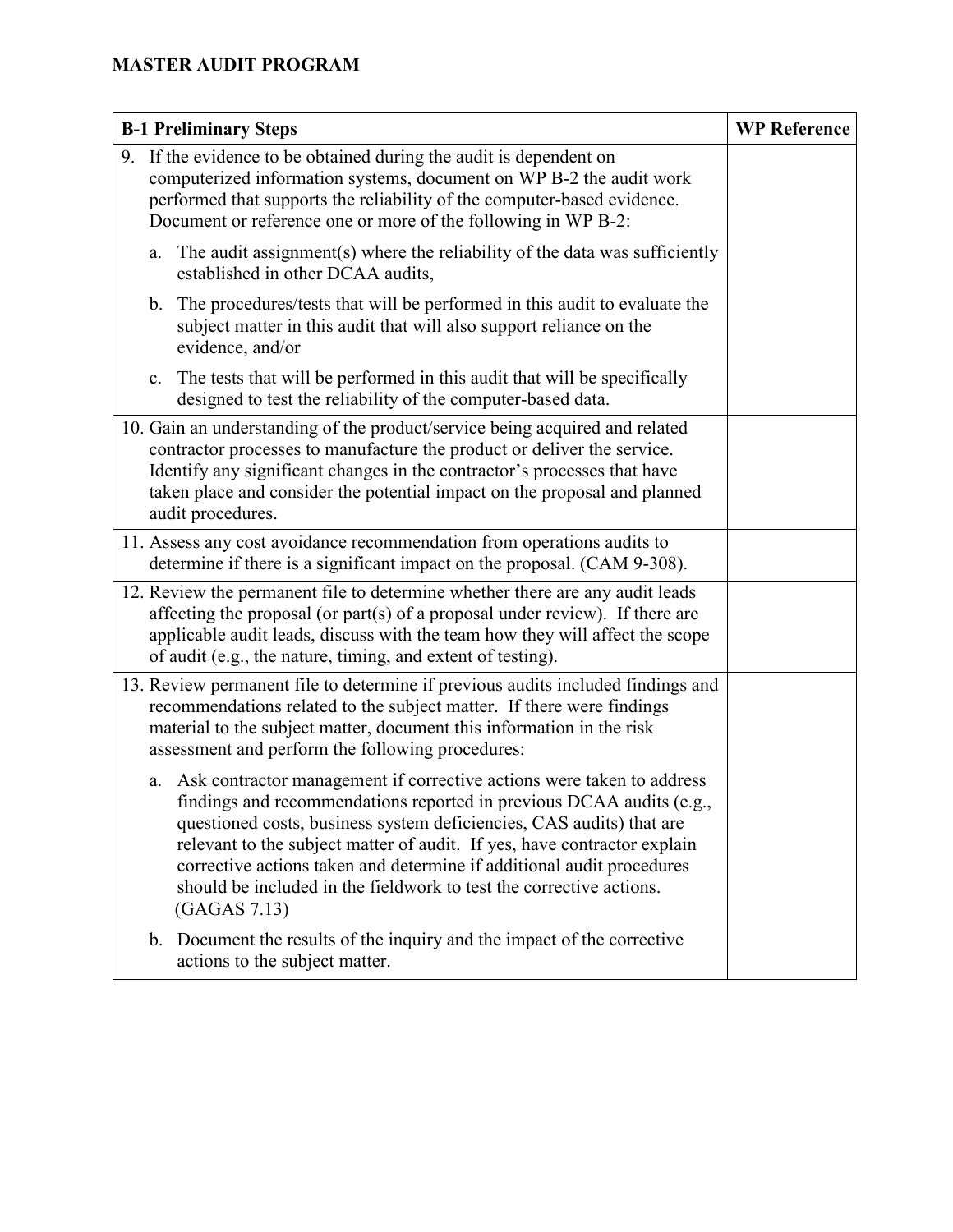| <b>B-1 Preliminary Steps</b>                                                                                                                                                                                                                                                                                                                                     | <b>WP Reference</b> |
|------------------------------------------------------------------------------------------------------------------------------------------------------------------------------------------------------------------------------------------------------------------------------------------------------------------------------------------------------------------|---------------------|
| 14. Review permanent file to determine if the contractor has previously<br>provided other studies or audits (e.g., summary listing of internal audits or<br>external audit reports) that directly relate to the subject matter. If there are<br>no other studies or audits, document that information in the working papers<br>and perform the procedures below. |                     |
| Ask contractor management if internal audits were performed. If yes,<br>a.<br>request contractor provide a summary listing of the internal audits that<br>would assist us in understanding and evaluating the efficacy of the<br>internal controls relevant to the subject matter of the audit.                                                                  |                     |
| b. If the review of the perm file or the contractor identifies relevant<br>internal audits:                                                                                                                                                                                                                                                                      |                     |
| Determine if access to these reports is necessary to complete the<br>evaluation of the relevant internal controls to support the risk<br>assessment or audit procedures related to the subject matter of the<br>audit. There must be a nexus between the internal audit reports and<br>the scope of this specific assignment.                                    |                     |
| Document the results of the determination in writing.<br>$\bullet$                                                                                                                                                                                                                                                                                               |                     |
| If assignment is at a major contractor location, coordinate with the<br>$\bullet$<br>CAD or FAO point of contact (POC) for internal audit reports to<br>request the contractor provide access to the reports.                                                                                                                                                    |                     |
| If assignment is at a non-major contractor and the FAO does not<br>$\bullet$<br>have a designated POC, the auditor should request the contractor<br>provide access to the internal audit reports.                                                                                                                                                                |                     |
| The request should include information on how the internal audit<br>$\bullet$<br>report is relevant to the DCAA audit. Place a copy of the request in<br>the assignment administrative working papers.                                                                                                                                                           |                     |
| c. If the review of the perm file or the contractor identifies relevant other<br>audits or studies:                                                                                                                                                                                                                                                              |                     |
| Obtain publicly available information for the relevant other<br>Government agency audits (e.g., websites for DoD IG or other IGs,<br>service audit agencies, etc.).                                                                                                                                                                                              |                     |
| Make appropriate adjustments to your risk assessment and planned<br>$\bullet$<br>procedures based on the reported findings.                                                                                                                                                                                                                                      |                     |
| d. Document the results of the inquiries including the response received<br>from the contractor for any request for access to internal audit reports.<br>(If access was not granted this should include the contractor's rationale<br>or justification for not granting access).                                                                                 |                     |
| e. Determine if additional audit procedures are needed to respond to<br>identified risk.                                                                                                                                                                                                                                                                         |                     |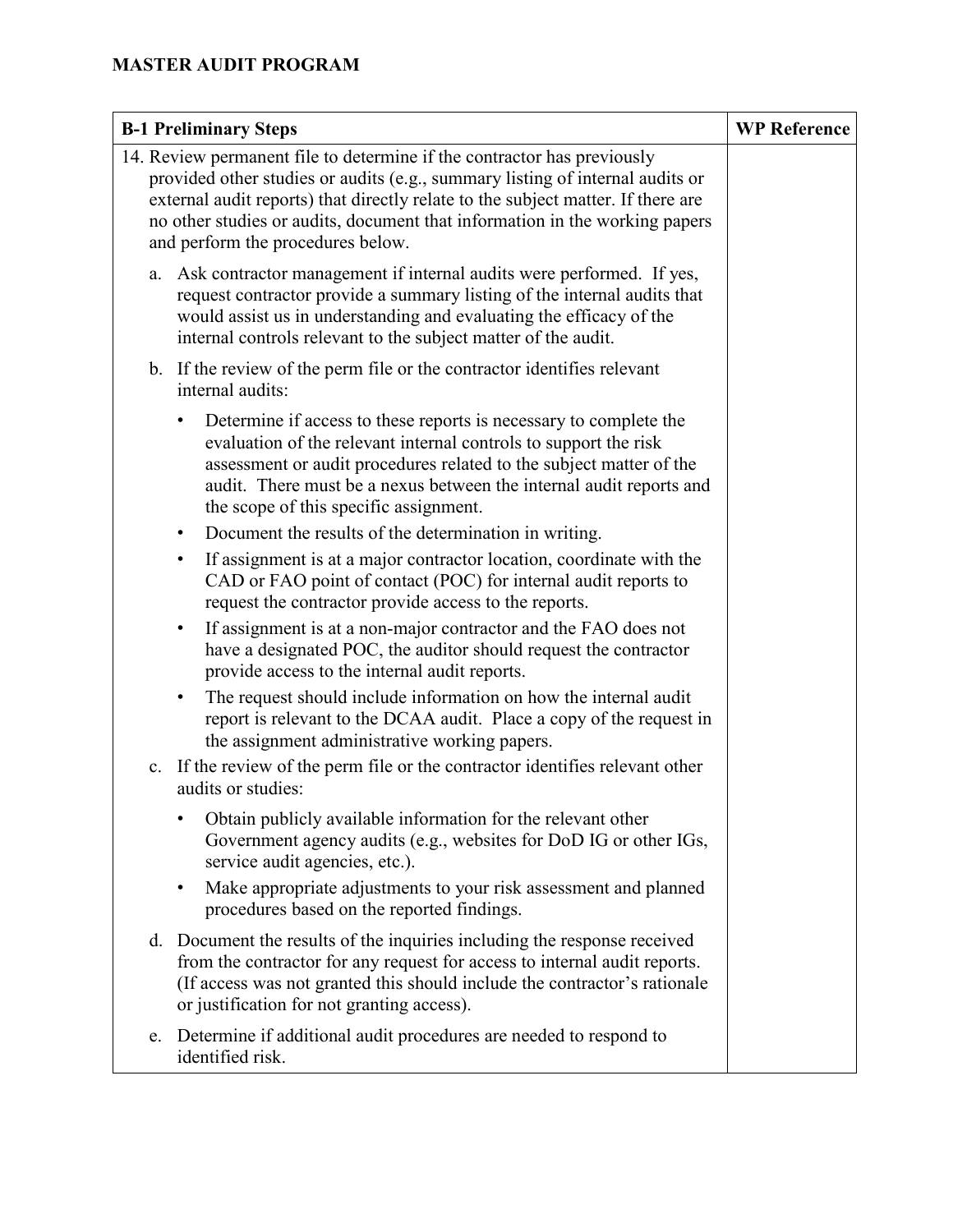| <b>B-1 Preliminary Steps</b>                                                                                                                                                                                                                                                                                                                 | <b>WP Reference</b> |
|----------------------------------------------------------------------------------------------------------------------------------------------------------------------------------------------------------------------------------------------------------------------------------------------------------------------------------------------|---------------------|
| 15. During the entrance conference, or other appropriate meeting, make<br>specific inquiries of contractor management and other appropriate parties<br>regarding the following:                                                                                                                                                              |                     |
| Their knowledge of any actual, suspected, or alleged fraud or<br>a.<br>noncompliance with laws and regulations affecting the period of time<br>corresponding to the subject matter under audit. (AT-C 205.33)                                                                                                                                |                     |
| b. If any specialists (internal or external) were used in the preparation of<br>the subject matter. If yes, have the contractor explain how the<br>specialists were used in the preparation of the subject matter.<br>$(AT-C 205.16)$                                                                                                        |                     |
| Whether any investigations or legal proceedings, that are significant to<br>c.<br>the engagement objectives, have been initiated or are in process with<br>respect to the period of time corresponding to the subject matter.<br>(GAGAS 7.14)                                                                                                |                     |
| d. The existence of other audits and studies (performed by other than<br>DCAA) that relate to the subject matter under audit. If yes, have the<br>contractor explain the audits and studies performed, any related findings<br>or recommendations, and any contractor corrective actions taken.<br>(GAGAS 7.13)                              |                     |
| Note: Specifically document in the working papers; the inquiries and the<br>corresponding responses as well as how the responses affect the<br>performance of the engagement.                                                                                                                                                                |                     |
| 16. Based on the team's understanding of the criteria, subject matter, and the<br>contractor and its environment, hold a planning meeting with the audit team<br>(at a minimum, Supervisor and Auditor) to discuss and identify potential<br>material noncompliances, whether due to error or fraud, that could affect the<br>subject matter |                     |
| The discussion should include:                                                                                                                                                                                                                                                                                                               |                     |
| relevant prior audit experience (e.g., questioned cost, relevant reported<br>$\bullet$<br>estimating or accounting system deficiencies),<br>relevant aspects of the contractor and its environment,<br>$\bullet$                                                                                                                             |                     |
| risk of material noncompliance due to fraud (e.g., the extent of financial<br>٠<br>incentives, pressures to meet budget or contractual commitments, and<br>opportunities to commit and conceal fraud). Consider the DoD IG<br>website Fraud Detection Resources for Auditors for common fraud risk                                           |                     |
| factors. Copy link and paste into web browser,<br>other known factors that increase the risk of material noncompliance<br>٠<br>with laws and regulations, the audit team's understanding of relevant<br>key internal controls.                                                                                                               |                     |
| Document the factors identified that increase the risk of material<br>noncompliance, whether do to error or fraud, that could affect the                                                                                                                                                                                                     |                     |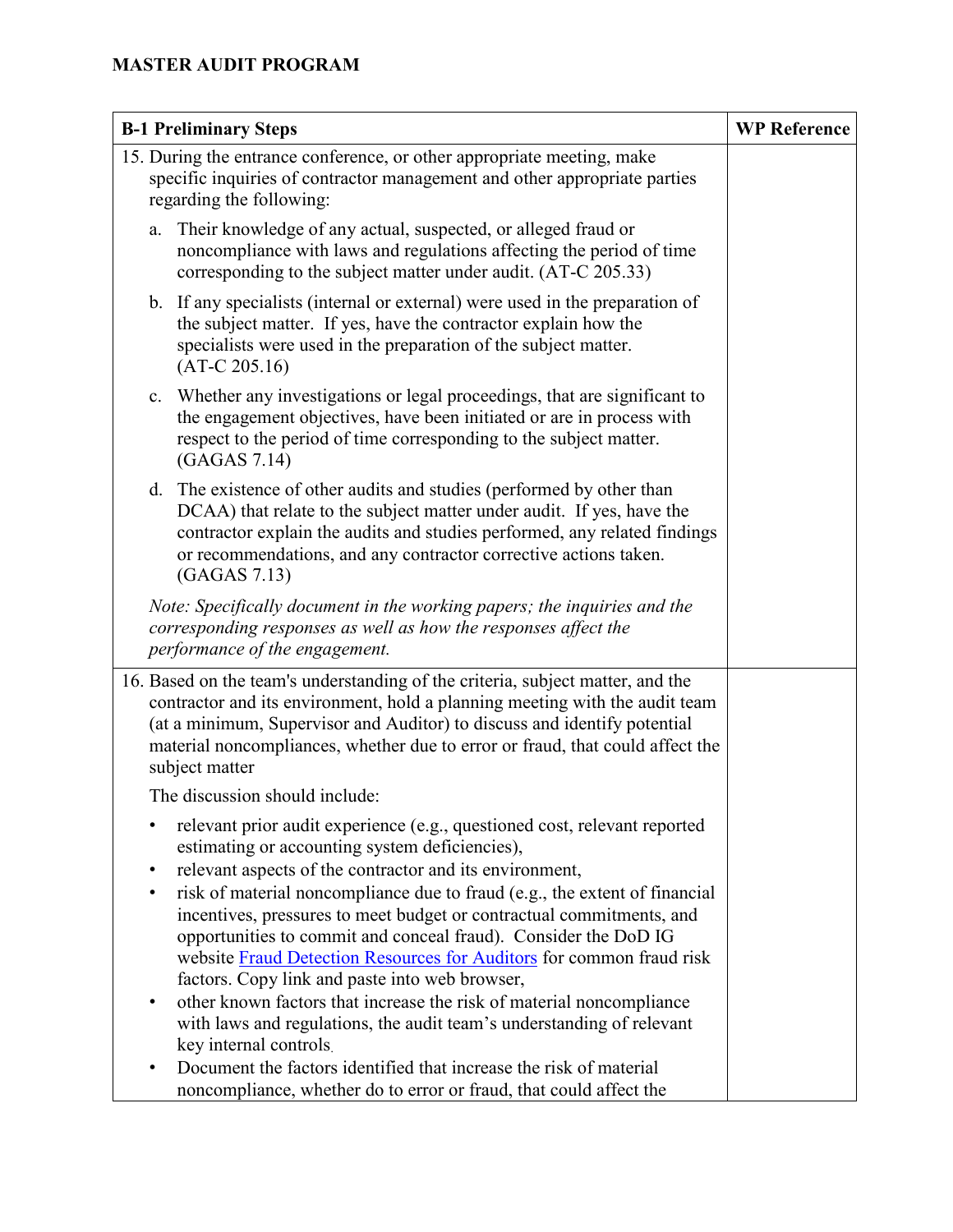| <b>B-1 Preliminary Steps</b>                                                                                                                                                                                                                                                                                                                                                                                                                              | <b>WP Reference</b> |
|-----------------------------------------------------------------------------------------------------------------------------------------------------------------------------------------------------------------------------------------------------------------------------------------------------------------------------------------------------------------------------------------------------------------------------------------------------------|---------------------|
| subject matter, and design audit procedures to respond to the increased<br>risk of material noncompliance.                                                                                                                                                                                                                                                                                                                                                |                     |
| Communication among audit team members should continue as needed<br>throughout the audit regarding the risk of material misstatement and<br>noncompliance due to error or fraud.                                                                                                                                                                                                                                                                          |                     |
| 17. Obtain and document the understanding of relevant contractor internal<br>controls related to the contractor's proposal using the framework on WP B-                                                                                                                                                                                                                                                                                                   |                     |
| 18. 2 (e.g., estimating, accounting). Auditors should use the walkthrough of the<br>contractor's proposal to the extent possible to obtain this understanding.                                                                                                                                                                                                                                                                                            |                     |
| 19. Conduct an entrance conference. Confirm the team's understanding of how<br>the proposal values were calculated and discuss the availability of required<br>data and personnel necessary to timely support the audit. If a subcontract,<br>obtain the subcontractor's written consent for release of the audit report or<br>reason(s) for not authorizing release. (CAM 10-210.4) If applicable, include<br>a follow-up with contractor management on: |                     |
| corrective actions that address previous DCAA audit findings and<br>a.<br>recommendations,                                                                                                                                                                                                                                                                                                                                                                |                     |
| b. other studies or audits that impact the subject matter.                                                                                                                                                                                                                                                                                                                                                                                                |                     |
| 20. Identify and document the need for technical assistance based on the<br>understanding of the basis of estimate. Considering risk and materiality,<br>prepare a detailed request for specialist assistance if required, and document<br>on WP B-03.                                                                                                                                                                                                    |                     |
| 21. Review and discuss with your supervisor the overall results of the risk<br>assessment and the audit scope planned in response, including the detailed<br>audit steps. Make further adjustments to the audit program necessary to<br>obtain sufficient appropriate evidence to provide a reasonable basis for the<br>conclusion expressed in the audit report.                                                                                         |                     |
| 22. Obtain and document supervisory approval of the risk assessment and the<br>planned scope of examination for each cost element documented in WP B<br>and the 01 WPs.                                                                                                                                                                                                                                                                                   |                     |
| 23. Prepare and send an acknowledgment memorandum to the requestor to<br>communicate the audit scope and the agreed-to-date.                                                                                                                                                                                                                                                                                                                              |                     |
| 24. Issue a notification letter to the contractor regarding the audit in accordance<br>with CAM 4-302.3.                                                                                                                                                                                                                                                                                                                                                  |                     |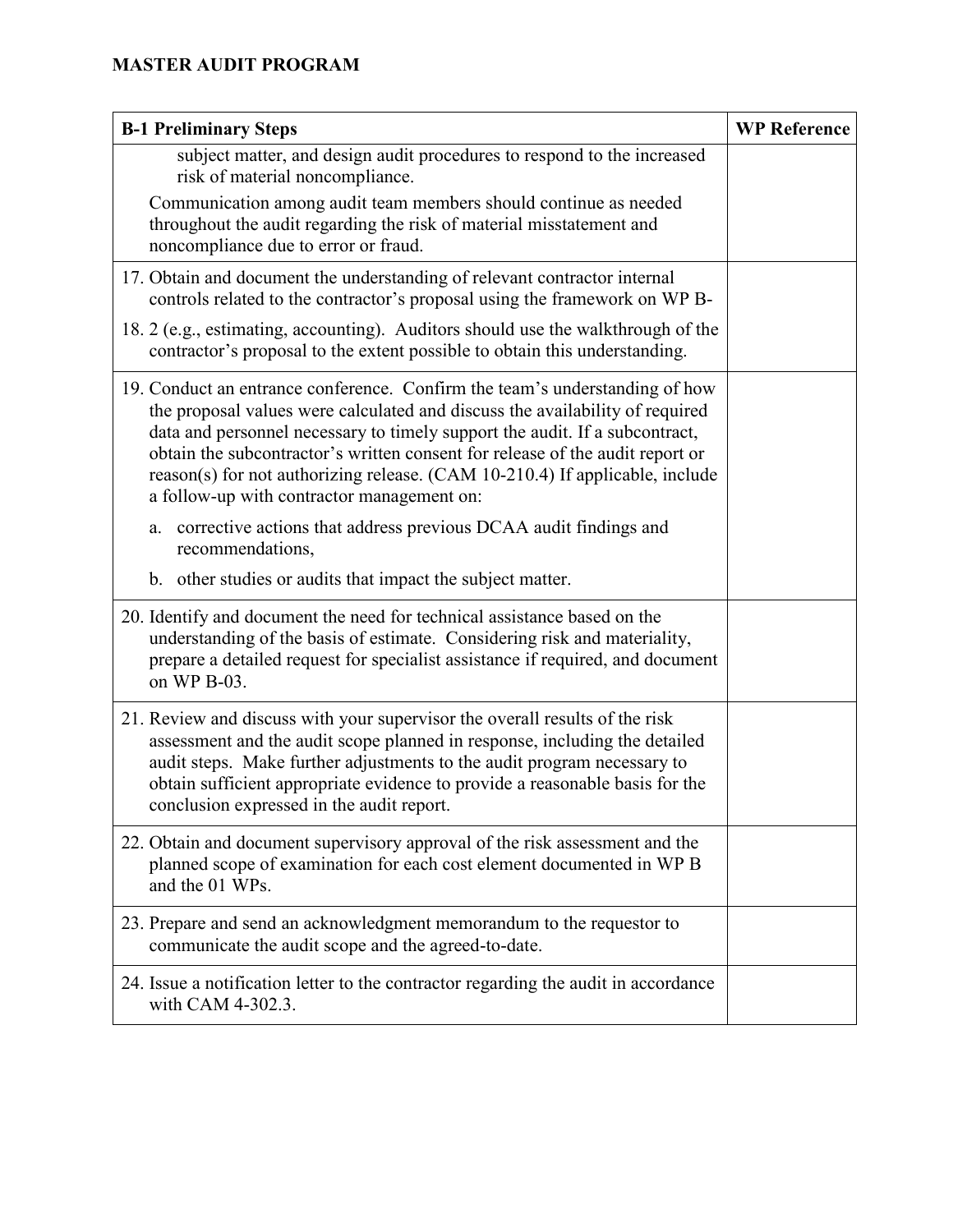| <b>D-1 Summary of Direct Labor Costs</b> |                                                                                                                                                                                                                              | <b>WP Reference</b> |
|------------------------------------------|------------------------------------------------------------------------------------------------------------------------------------------------------------------------------------------------------------------------------|---------------------|
| Version 4.0, dated May 2022              |                                                                                                                                                                                                                              |                     |
|                                          | Summarize audit results of labor rates (WP E) and labor hours (WP F and/or<br>$WP$ G).                                                                                                                                       |                     |
|                                          | Calculate the questioned cost due to rate (Questioned Rate x Proposed Base),<br>then calculate the questioned cost due to base using the audit-determined<br>rates not questioned (Questioned Base x Audit-Determined Rate). |                     |

| <b>E-1 Direct Labor Rates - Audited Rates</b> |                                                                                                                                                                                                                                                                                                                                                         | <b>WP Reference</b> |
|-----------------------------------------------|---------------------------------------------------------------------------------------------------------------------------------------------------------------------------------------------------------------------------------------------------------------------------------------------------------------------------------------------------------|---------------------|
| Version 4.0, dated May 2022                   |                                                                                                                                                                                                                                                                                                                                                         |                     |
|                                               | 1. If the RFP requires the contractor to bid labor categories other than the rates<br>that were audited, determine if this results in a potential CAS 401<br>noncompliance.                                                                                                                                                                             |                     |
|                                               | 2. Determine if any conditions (e.g., expansion of workforce) exist under which<br>the audited forward pricing labor rates should be modified (CAM 9-505.7).<br>If the adjustments to the originally audited rates are significant, the team<br>should discuss the need to supplement the audit report in which we opined on<br>the direct labor rates. |                     |
|                                               | 3. Calculate the questioned rates, if applicable.                                                                                                                                                                                                                                                                                                       |                     |
|                                               | 4. Document the conclusions, basis of proposed cost and audit evaluation.<br>Then discuss with your supervisor and obtain approval.                                                                                                                                                                                                                     |                     |

| <b>E-1 Direct Labor Rates - Established Rates by FPRA FPRR</b> |                                                                                                                                                                                                                                                                                                                                                                                                                            | <b>WP Reference</b> |
|----------------------------------------------------------------|----------------------------------------------------------------------------------------------------------------------------------------------------------------------------------------------------------------------------------------------------------------------------------------------------------------------------------------------------------------------------------------------------------------------------|---------------------|
|                                                                | Version 4.0, dated May 2022                                                                                                                                                                                                                                                                                                                                                                                                |                     |
|                                                                | 1. Trace proposed labor rates to the rates specified in the applicable<br>FPRA/FPRR and verify proper application of the rates.                                                                                                                                                                                                                                                                                            |                     |
|                                                                | 2. If the RFP requires the contractor to bid labor categories other than those<br>established, determine if this results in a potential CAS 401 noncompliance.                                                                                                                                                                                                                                                             |                     |
|                                                                | 3. Determine if any conditions (e.g., expansion of workforce) exist under which<br>the established forward pricing labor rates should be modified (CAM 9-<br>505.7). If conclusions differ from any significant rates in the FPRA/FPRR,<br>the team should discuss the need to coordinate with the administrative<br>contracting officer and the potential need to recommend withdrawing from<br>the FPRA/FPRR. CAM 9-1203 |                     |
|                                                                | 4. Document the conclusions, basis of proposed cost and audit evaluation.<br>Then discuss with your supervisor and obtain approval.                                                                                                                                                                                                                                                                                        |                     |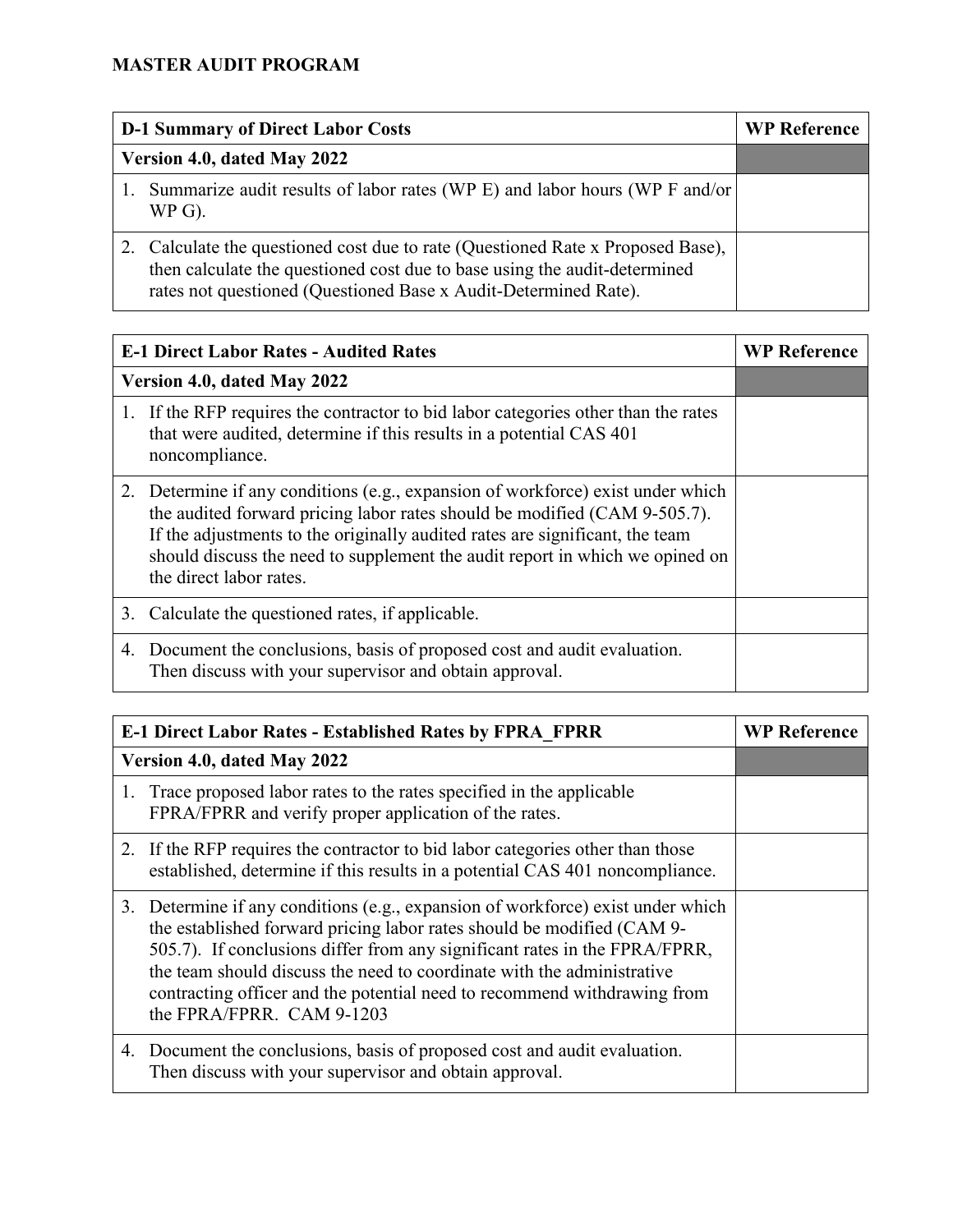|                                                                           | <b>E-1 Direct Labor Rates - No Audited Rates</b>                                                                                                                                                                                                                                                                                                   | <b>WP Reference</b> |
|---------------------------------------------------------------------------|----------------------------------------------------------------------------------------------------------------------------------------------------------------------------------------------------------------------------------------------------------------------------------------------------------------------------------------------------|---------------------|
| Version 4.0, dated May 2022                                               |                                                                                                                                                                                                                                                                                                                                                    |                     |
| NOTE: Consider the addition of any appropriate audit steps from the 23000 |                                                                                                                                                                                                                                                                                                                                                    |                     |
|                                                                           | Rate Review audit program, working paper D-01. If the Agency Compensation<br>Team is assisting in the performance of the audit for compensation, be sure to<br>incorporate working paper U-01 from the 23000 assignment, and adjust your<br>scope in this section to reflect the work that is being performed by the Agency<br>Compensation Team.  |                     |
|                                                                           | 1. Document your understanding of the basis of the proposed rates and<br>contractor assertions that the proposed rates are reasonable (i.e., consistent<br>with the current labor market). See step 5 below.                                                                                                                                       |                     |
|                                                                           | 2. Determine if the proposed direct labor rates are classified consistent with<br>established/disclosed practices (CAS 401/CAS 402/FAR 31.202 and<br>$31.203(a)$ ).                                                                                                                                                                                |                     |
|                                                                           | 3. Evaluate the contractor's method of developing the proposed rates (see CAM<br>$9-505$ ).                                                                                                                                                                                                                                                        |                     |
|                                                                           | 4. If historical data is used to support the basis of estimate, perform substantive<br>audit procedures to determine if the historical data is in reasonable<br>compliance with FAR Part 31 and, if applicable, CAS. The substantive audit<br>procedures may be documented in this assignment or previously completed<br>assignments by reference. |                     |
| 5.                                                                        | Evaluate the proposed base labor rates for reasonableness by performing<br>comparisons to appropriate labor markets (market pricing). Consider the<br>following in determining reasonableness:                                                                                                                                                     |                     |
|                                                                           | Contractor's market pricing based on survey data;<br>a.                                                                                                                                                                                                                                                                                            |                     |
|                                                                           | b. Prior reviews of compensation rates and/or pay levels including system<br>audits, if applicable;                                                                                                                                                                                                                                                |                     |
|                                                                           | The contractor's other practices for establishing compensation;<br>$\mathbf{c}$ .                                                                                                                                                                                                                                                                  |                     |
|                                                                           | Independent survey data;<br>d.                                                                                                                                                                                                                                                                                                                     |                     |
|                                                                           | Comparison to other published wage data such as Wage<br>e.<br>Determinations, Rates of Bargaining Unit Employees, etc.                                                                                                                                                                                                                             |                     |
|                                                                           | Note: Compensation pursuant to labor-management agreements<br>(bargaining unit employees) will not be tested for reasonableness under FAR<br>$31.205-6(b)(2)$ . See CAM 6-413.1.                                                                                                                                                                   |                     |
|                                                                           | 6. Evaluate the proposed escalation factors with consideration given to<br>escalation history, management approved plans, forecasted economic<br>conditions, etc.                                                                                                                                                                                  |                     |
| 7.                                                                        | Calculate the questioned rates, if applicable.                                                                                                                                                                                                                                                                                                     |                     |
|                                                                           | 8. Document the conclusions, basis of proposed cost and audit evaluation.<br>Then discuss with your supervisor and obtain approval.                                                                                                                                                                                                                |                     |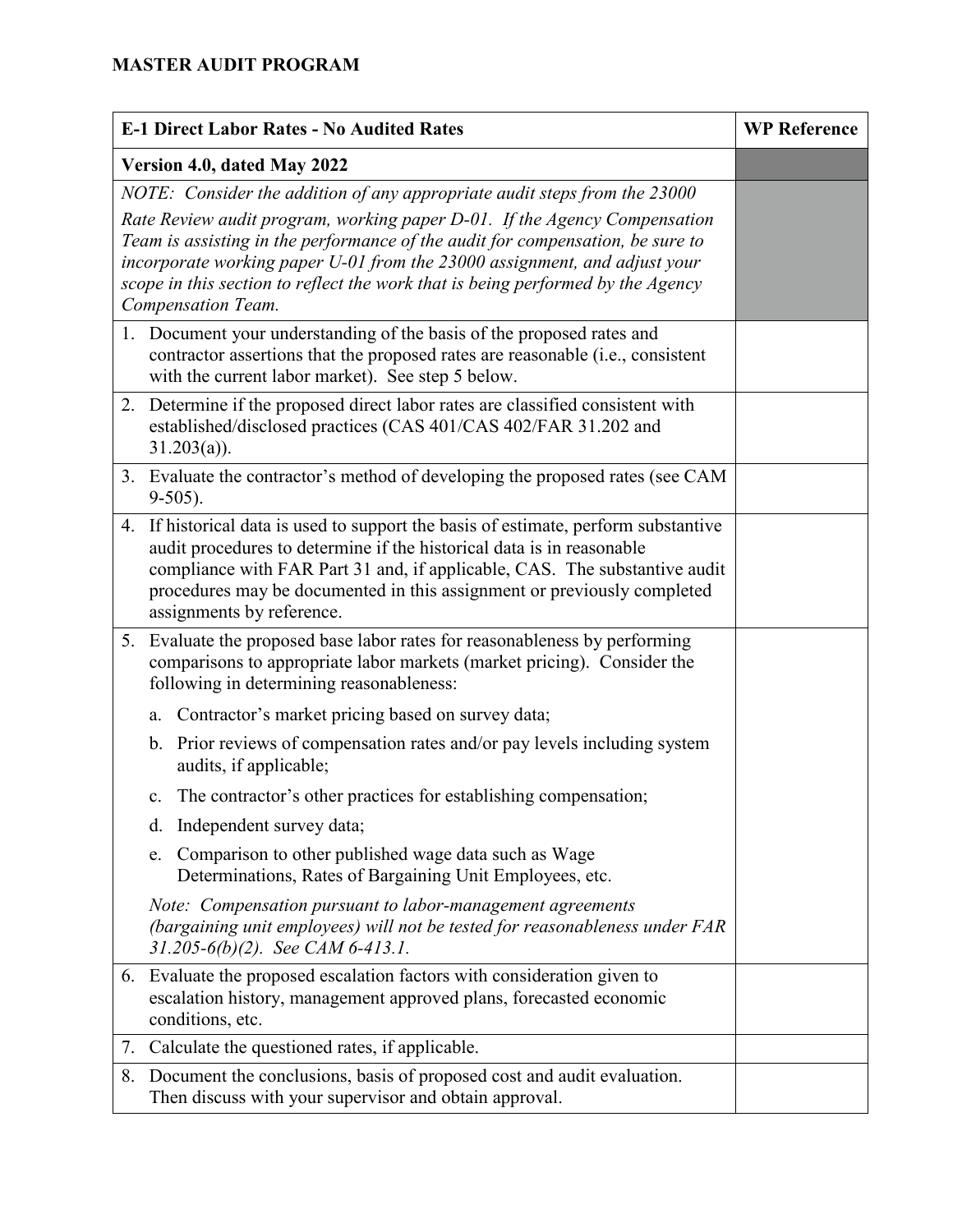| <b>F-1 Direct Labor Hours</b>                                                                                                                                                                                                                                                                                                                                                                                                                                                                             | <b>WP Reference</b> |
|-----------------------------------------------------------------------------------------------------------------------------------------------------------------------------------------------------------------------------------------------------------------------------------------------------------------------------------------------------------------------------------------------------------------------------------------------------------------------------------------------------------|---------------------|
| Version 4.0, dated May 2022                                                                                                                                                                                                                                                                                                                                                                                                                                                                               |                     |
| 1. Document your understanding of the basis of the proposed labor hours (see<br>CAM 9-503).                                                                                                                                                                                                                                                                                                                                                                                                               |                     |
| 2. Refer to CAM B-102 in determining whether to request specialist<br>assistance, and if needed, to formulate the questions to be addressed by the<br>specialist.                                                                                                                                                                                                                                                                                                                                         |                     |
| Evaluate the contractor's method for estimating each significant class of<br>3.<br>direct labor hours (see CAM 9-500 and Appendix B-406).                                                                                                                                                                                                                                                                                                                                                                 |                     |
| 4. Determine the suitability of historical data for making estimates (i.e.,<br>accurate, reliable, and representative.) If the contractor did not identify<br>relevant historical labor hours in its basis of estimate, determine if the labor<br>proposed is identical or similar to a completed or in-process contract. If<br>suitable history is discovered, compare the proposed labor hours with the<br>historical hours taking into consideration the effect of cumulative<br>learning/improvement. |                     |
| 5. If historical data is used to support the basis of estimate, perform<br>substantive audit procedures to determine if the historical data is in<br>reasonable compliance with FAR Part 31 and, if applicable, CAS. The<br>substantive audit procedures may be documented in this assignment or<br>previously completed assignments by reference.                                                                                                                                                        |                     |
| 6. Determine if the proposed direct labor hours are classified consistent with<br>established/disclosed practices (CAS 401/CAS 402/FAR 31.202 and<br>$31.203(a)$ ).                                                                                                                                                                                                                                                                                                                                       |                     |
| Select a representative sample of proposed direct labor hours in the basis of<br>7.<br>estimate and trace to the underlying data identified by the contractor.<br>Evaluate the reasonableness of the estimate. Perform analytical procedures<br>to determine if the proposed estimating method has yielded reasonably<br>accurate estimates.                                                                                                                                                              |                     |
| 8. If appropriate, apply QM techniques, such as improvement curves, trend or<br>regression analysis techniques.                                                                                                                                                                                                                                                                                                                                                                                           |                     |
| Compare experienced labor mix and hours with proposed labor mix and<br>9.<br>hours.                                                                                                                                                                                                                                                                                                                                                                                                                       |                     |
| 10. Incorporate results of the specialist assistance, if applicable.                                                                                                                                                                                                                                                                                                                                                                                                                                      |                     |
| 11. Calculate the questioned hours, if applicable.                                                                                                                                                                                                                                                                                                                                                                                                                                                        |                     |
| 12. Document the conclusions, basis of proposed cost and audit evaluation.<br>Then discuss with your supervisor and obtain approval.                                                                                                                                                                                                                                                                                                                                                                      |                     |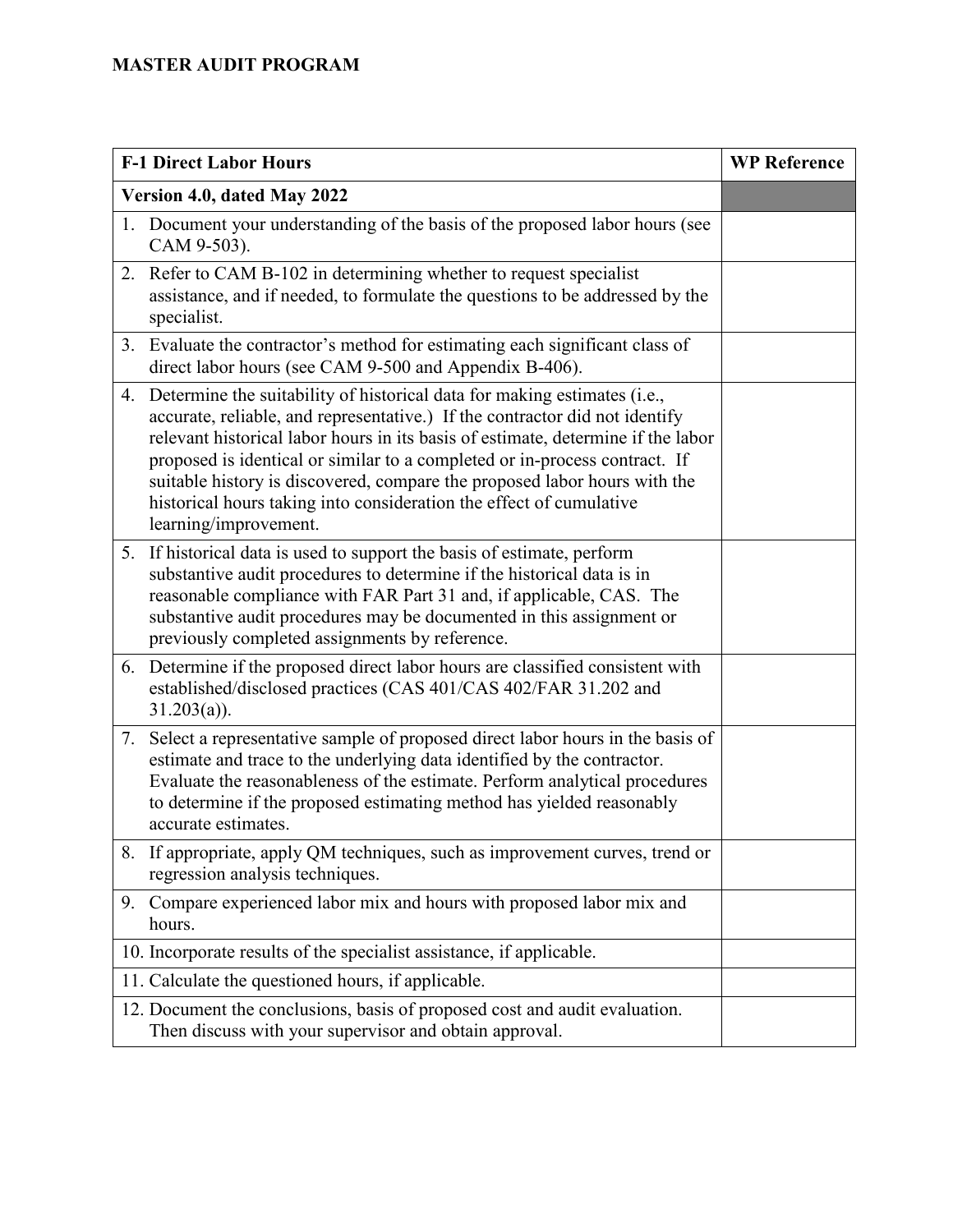|    | G-1 Cost Estimates - Based on Standard Costs                                                                                                                                                                                                                                                                                                                                | <b>WP Reference</b> |
|----|-----------------------------------------------------------------------------------------------------------------------------------------------------------------------------------------------------------------------------------------------------------------------------------------------------------------------------------------------------------------------------|---------------------|
|    | Version 4.0, dated May 2022                                                                                                                                                                                                                                                                                                                                                 |                     |
|    | 1. Document your understanding of the basis of the proposed standard<br>cost/hours including the frequency at which standards are adjusted and the<br>task level at which variances are accumulated and how they are distributed.<br>$(CAM 9-314, 6-411, 8-407)$                                                                                                            |                     |
| 2. | Refer to CAM Appendix B-102 in determining whether to request specialist<br>assistance, and if needed, to formulate the questions to be addressed by the<br>specialist.                                                                                                                                                                                                     |                     |
|    | 3. Evaluate the contractor's method for estimating cost based on standards as<br>well as the impact of variances (see CAM Appendix B-407.2h and 8-407.1).                                                                                                                                                                                                                   |                     |
|    | 4. If variances are significant, assess the risk that standards are set artificially<br>low for some labor tasks, particularly those in which government products<br>or services have little participation (i.e., standards set relatively low for<br>labor tasks predominately used for commercial contracts creating a variance<br>that is shared by all contract types). |                     |
|    | 5. Determine if the proposed direct labor hours are classified consistent with<br>established/disclosed practices (CAS 401/CAS 402/FAR 31.202 and<br>$31.203(a)$ ).                                                                                                                                                                                                         |                     |
| 6. | Trace a representative sample of proposed standards to the underlying<br>reports and records identified by the contractor (e.g., management approved<br>published labor standards, routing sheets).                                                                                                                                                                         |                     |
| 7. | Incorporate the results of the specialist assistance, if applicable.                                                                                                                                                                                                                                                                                                        |                     |
| 8. | Calculate the questioned hours, if applicable.                                                                                                                                                                                                                                                                                                                              |                     |
|    | 9. Document the conclusions, basis of proposed cost and audit evaluation.<br>Then discuss with your supervisor and obtain approval.                                                                                                                                                                                                                                         |                     |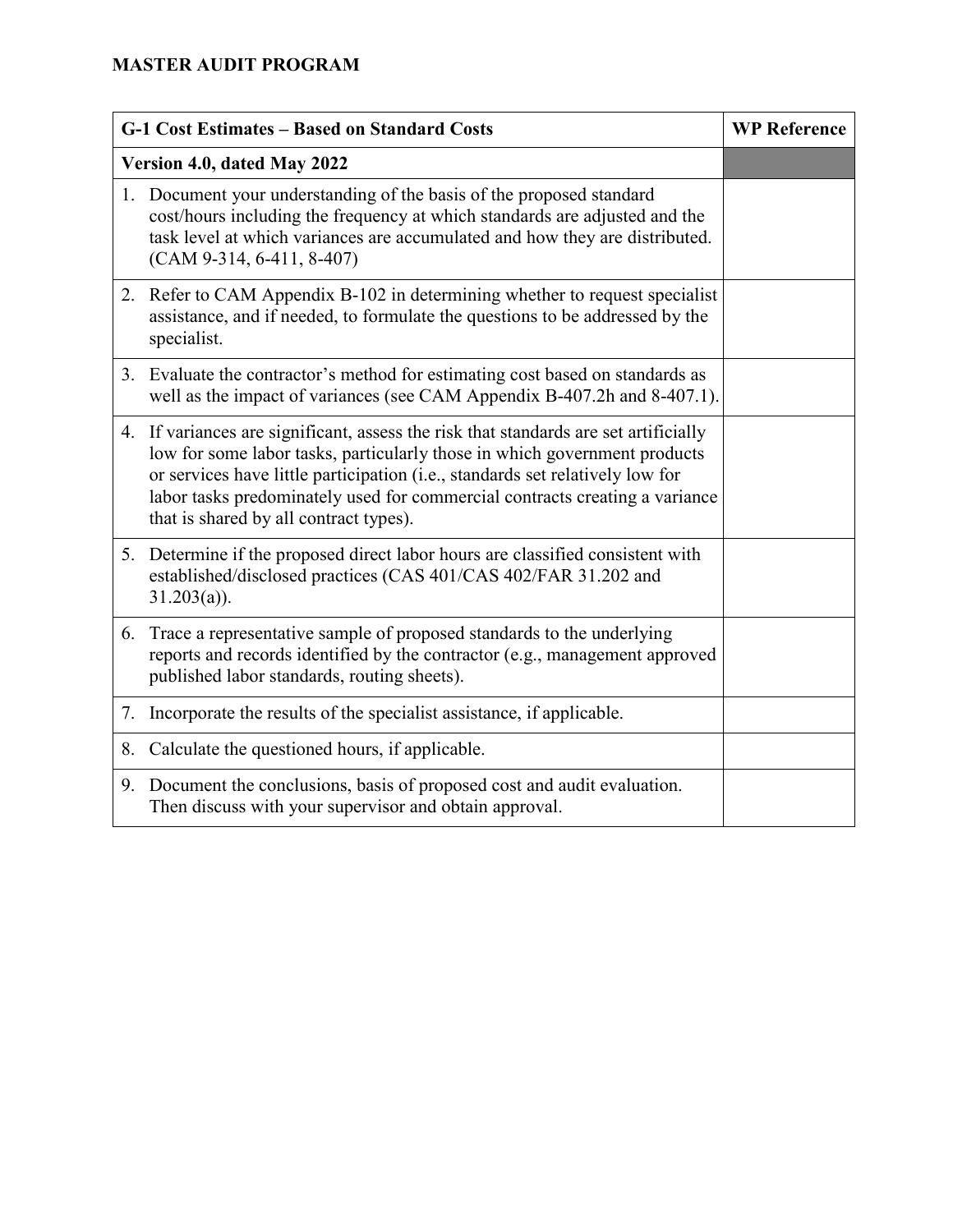| <b>I-1 Interorganizational Work Orders</b>                                                                                                                                                                                                                                                                                                                                                                           | <b>WP Reference</b> |
|----------------------------------------------------------------------------------------------------------------------------------------------------------------------------------------------------------------------------------------------------------------------------------------------------------------------------------------------------------------------------------------------------------------------|---------------------|
| Version 4.0, dated May 2022                                                                                                                                                                                                                                                                                                                                                                                          |                     |
| Intracompany Work Orders (CAM 9-105)                                                                                                                                                                                                                                                                                                                                                                                 |                     |
| 1. Analyze the consolidated bill of material (BOM) that supports the proposal<br>to determine what costs will be covered under the material (Section M),<br>subcontract (Section S), and interdivisional (Section I) (see CAM 9-403).                                                                                                                                                                                |                     |
| 2. Determine whether the transfers are based on price or cost.                                                                                                                                                                                                                                                                                                                                                       |                     |
| Transfers Based on Price. Determine if the requirements of FAR 31.205-<br>3.<br>$26(e)$ are met:                                                                                                                                                                                                                                                                                                                     |                     |
| It is the established practice of the transferring organization to price<br>inter-organizational transfers at other than cost;                                                                                                                                                                                                                                                                                       |                     |
| The item being transferred qualifies for an exception to the certified<br>cost or pricing data requirement outlined in FAR 15.403-1(b)); and<br>The price is fair and reasonable and the best value is obtained.                                                                                                                                                                                                     |                     |
| 4. Transfers Based on Cost. Verify that the data required by the FAR<br>15.408, Table 15-2, are adequately provided. If an audit of the proposed<br>inter-organizational amount requires field pricing support at another<br>segment location, an appropriate request for assist audit services should be<br>issued to the auditors at the inter-organizational location based on the<br>documented risk assessment. |                     |
| 5. Review and evaluate significant contractor make-or-buy decision<br>documentation (CAM 9-405).                                                                                                                                                                                                                                                                                                                     |                     |
| 6. Incorporate the results of any assist audits received.                                                                                                                                                                                                                                                                                                                                                            |                     |
| Calculate the questioned Intracompany Work Order costs, if applicable.<br>7.                                                                                                                                                                                                                                                                                                                                         |                     |
| 8. Document the conclusions, basis of proposed cost and audit evaluation.<br>Then discuss with your supervisor and obtain approval.                                                                                                                                                                                                                                                                                  |                     |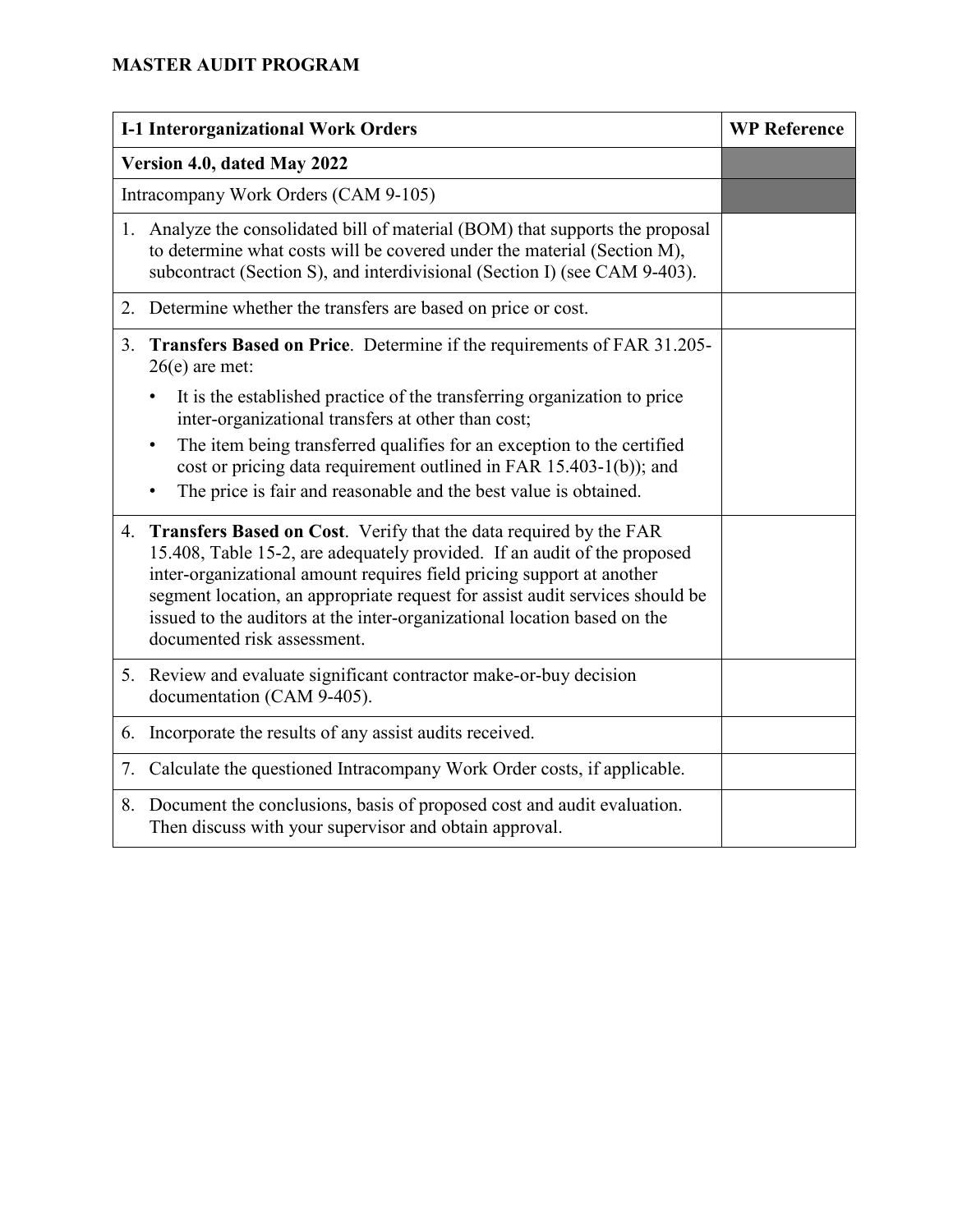|    | <b>M-1 Direct Material</b>                                                                                                                                                                                                                                                                                                                                                                                                                                                                     | <b>WP Reference</b> |
|----|------------------------------------------------------------------------------------------------------------------------------------------------------------------------------------------------------------------------------------------------------------------------------------------------------------------------------------------------------------------------------------------------------------------------------------------------------------------------------------------------|---------------------|
|    | Version 4.0, dated May 2022                                                                                                                                                                                                                                                                                                                                                                                                                                                                    |                     |
|    | NOTE: Consider the use of statistical sampling or improvement curve<br>techniques, if appropriate (CAM 4-600 and CAM 9-408).                                                                                                                                                                                                                                                                                                                                                                   |                     |
| 1. | Analyze the consolidated bill of material (BOM) that supports the proposal<br>to determine what costs will be covered under the material, subcontract and<br>interdivisional WP M, S, & I sections respectively (see CAM 9-403).<br>NOTE: When certified cost or pricing data are required/submitted by the<br>vendor/subcontractor, also refer to audit steps in Section S, Subcontracts.                                                                                                     |                     |
|    | 2. Document your understanding of the basis of the prices, kinds, and<br>quantities of material underlying the proposed cost. (CAM 9-400)                                                                                                                                                                                                                                                                                                                                                      |                     |
|    | 3. Refer to CAM Appendix B-102 in determining whether to request specialist<br>assistance, and if needed, to formulate the questions to be addressed by the<br>specialist.                                                                                                                                                                                                                                                                                                                     |                     |
| 4. | Verify proposed direct materials, including any significant additive factors<br>(e.g., scrap, rework, spoilage), are classified in a manner consistent with<br>established/disclosed practices and no proposed direct cost is also being<br>proposed as an indirect cost (CAS 401/CAS 402/FAR 31.202 and<br>$31.203(a)$ ).                                                                                                                                                                     |                     |
|    | 5. Evaluate the support (e.g., history, engineering estimate, etc.) for any<br>significant additive factors (e.g., scrap, rework, spoilage), if the rates were<br>not already audited in a rates and factors review.                                                                                                                                                                                                                                                                           |                     |
|    | 6. If historical data is used to support the basis of estimate, perform<br>substantive audit procedures to determine if the historical data is in<br>reasonable compliance with FAR Part 31 and, if applicable, CAS. The<br>substantive audit procedures may be documented in this assignment or<br>previously completed assignments by reference.                                                                                                                                             |                     |
|    | 7. Trace a representative sample of items of the proposed quantities on the<br>BOM to supporting documents (e.g., RFP, engineering drawings, etc.).                                                                                                                                                                                                                                                                                                                                            |                     |
| 8. | Test a representative sample of proposed unit prices listed on the BOM (see<br>CAM 9-404). Verify that proposed unit prices take into account reasonably<br>anticipated discounts, including quantity and prompt payment discounts.<br>Verify proper handling of minimum buys, potential quote decrements (due<br>to potential negotiated reductions), availability of parts in current inventory<br>(inventory price could be lower), adequate competition, and contractor price<br>analysis. |                     |
|    | 9. Review and evaluate significant contractor make-or-buy decision<br>documentation (CAM 9-405).                                                                                                                                                                                                                                                                                                                                                                                               |                     |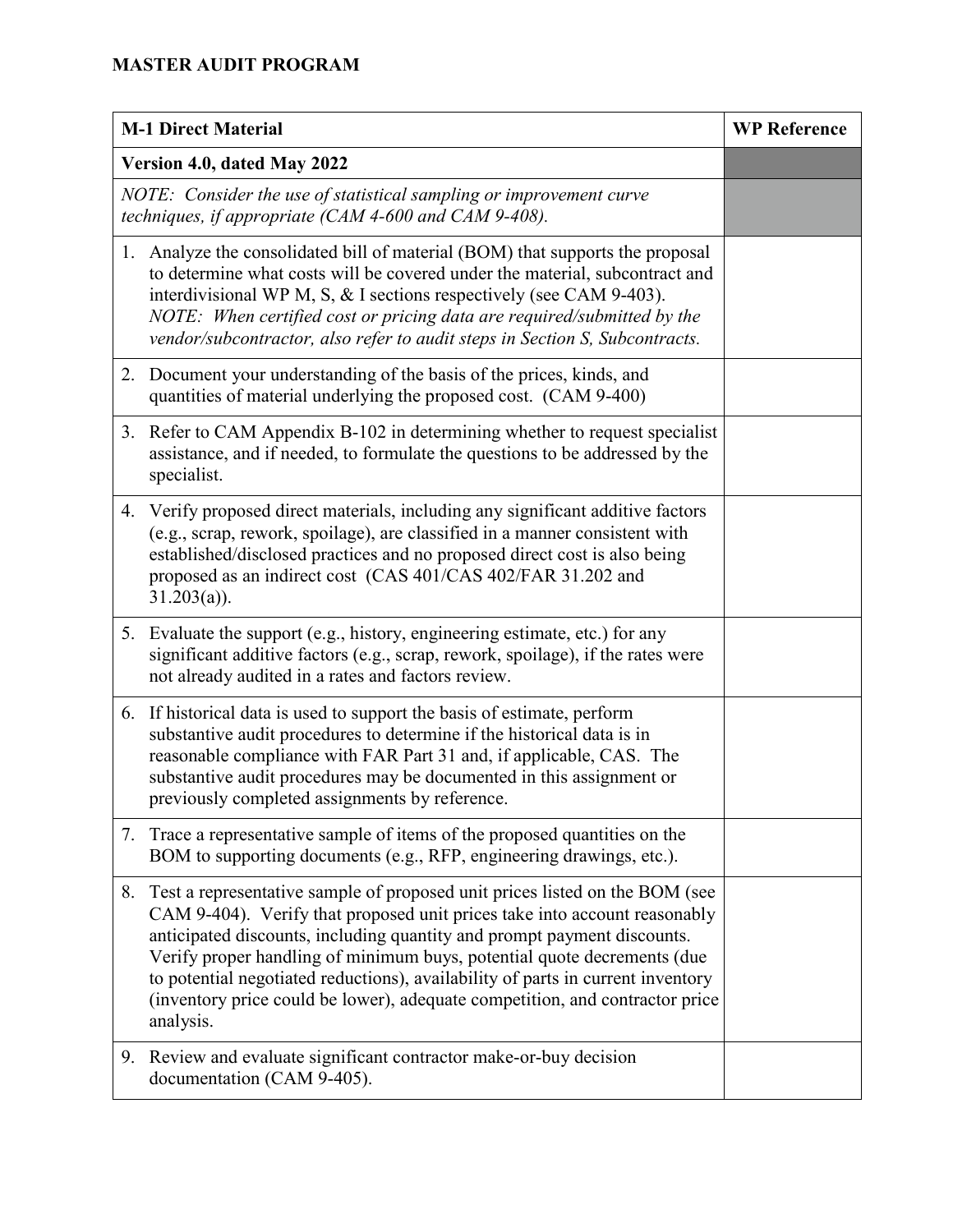| <b>M-1 Direct Material</b>                                                                                                                                                                                                                                                                 | <b>WP Reference</b> |
|--------------------------------------------------------------------------------------------------------------------------------------------------------------------------------------------------------------------------------------------------------------------------------------------|---------------------|
| 10. Identify any significant estimates based on a Long Term Agreement (LTA)<br>and design appropriate evaluation steps (CAM 9-406.3). Consider<br>comparing LTA unit prices to actual unit prices paid during the agreement.                                                               |                     |
| 11. Evaluate proposed escalation with consideration given to escalation history,<br>management-approved plans, forecasted economic conditions, etc. Also,<br>determine that the escalation is calculated in a manner that properly reflects<br>the expected purchase date of the material. |                     |
| 12. Incorporate the results of the specialist assistance, if applicable.                                                                                                                                                                                                                   |                     |
| 13. Calculate the questioned material costs, if applicable.                                                                                                                                                                                                                                |                     |
| 14. Document the conclusions, basis of proposed cost and audit evaluation.<br>Then discuss with your supervisor and obtain approval.                                                                                                                                                       |                     |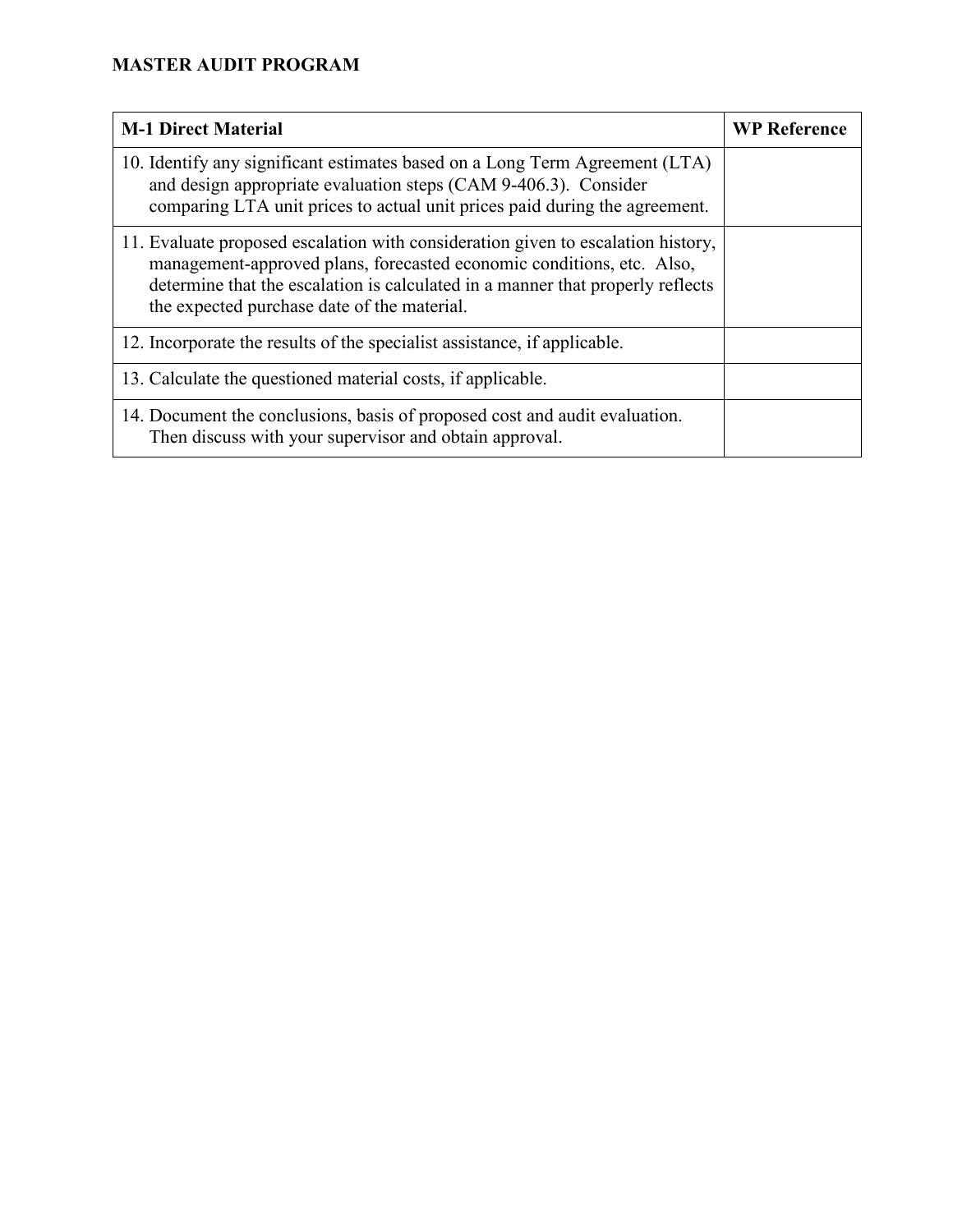| N-1 Indirect Rates - Audited Rates                                                                                                                                                                                                                                                                                                                                                                                                                                                 | <b>WP Reference</b> |
|------------------------------------------------------------------------------------------------------------------------------------------------------------------------------------------------------------------------------------------------------------------------------------------------------------------------------------------------------------------------------------------------------------------------------------------------------------------------------------|---------------------|
| Version 4.0, dated May 2022                                                                                                                                                                                                                                                                                                                                                                                                                                                        |                     |
| 1. If the RFP requires the contractor to use indirect rates other than those that<br>were audited, determine if this results in a potential CAS 401<br>noncompliance.                                                                                                                                                                                                                                                                                                              |                     |
| 2. Determine if any conditions (e.g., expansion of business base) exist under<br>which the audited forward pricing indirect rates should be modified (CAM<br>9-1206d). Perform testing to verify that the subject proposal has been<br>considered in the DCAA recommended allocation bases. If the<br>adjustments to the originally audited rates are significant, the team should<br>discuss the need to supplement the audit report in which we opined on the<br>indirect rates. |                     |
| 3. Calculate the questioned rates and use them to calculate the questioned<br>costs due to rate (Questioned Rate x Proposed Base), then calculate the<br>questioned cost due to base using the rates not questioned (Questioned<br>Base x Rate Not Questioned).                                                                                                                                                                                                                    |                     |
| 4. Document the conclusions, basis of proposed cost and audit evaluation.<br>Then discuss with your supervisor and obtain approval.                                                                                                                                                                                                                                                                                                                                                |                     |

| N-1 Indirect Rates – Established Rates by FPRA FPRR                                                                                                                                                                                                                                                                                                                                                                                                                                                                       | <b>WP Reference</b> |
|---------------------------------------------------------------------------------------------------------------------------------------------------------------------------------------------------------------------------------------------------------------------------------------------------------------------------------------------------------------------------------------------------------------------------------------------------------------------------------------------------------------------------|---------------------|
| Version 4.0, dated May 2022                                                                                                                                                                                                                                                                                                                                                                                                                                                                                               |                     |
| 1. Trace proposed indirect rates to the rates specified in the applicable<br>FPRA/FPRR and verify proper application of the rates.                                                                                                                                                                                                                                                                                                                                                                                        |                     |
| 2. If the RFP requires the contractor to use indirect rates other than those<br>established, determine if this results in a potential CAS 401<br>noncompliance.                                                                                                                                                                                                                                                                                                                                                           |                     |
| 3. Determine if any conditions (e.g., expansion of business base) exist under<br>which the established forward pricing indirect rates should be modified<br>(CAM 9-1206d). Perform testing to verify that the subject proposal has<br>been considered in the allocation bases. If conclusions differ from any<br>significant rates in the FPRA/FPRR, the team should discuss the need to<br>coordinate with the administrative contracting officer and the potential<br>need to recommend withdrawing from the FPRA/FPRR. |                     |
| 4. Calculate questioned indirect cost by applying the FPRA\FPRR rate(s) to<br>any questioned base costs.                                                                                                                                                                                                                                                                                                                                                                                                                  |                     |
| 5. Document the conclusions, basis of proposed cost and audit evaluation.<br>Then discuss with your supervisor and obtain approval.                                                                                                                                                                                                                                                                                                                                                                                       |                     |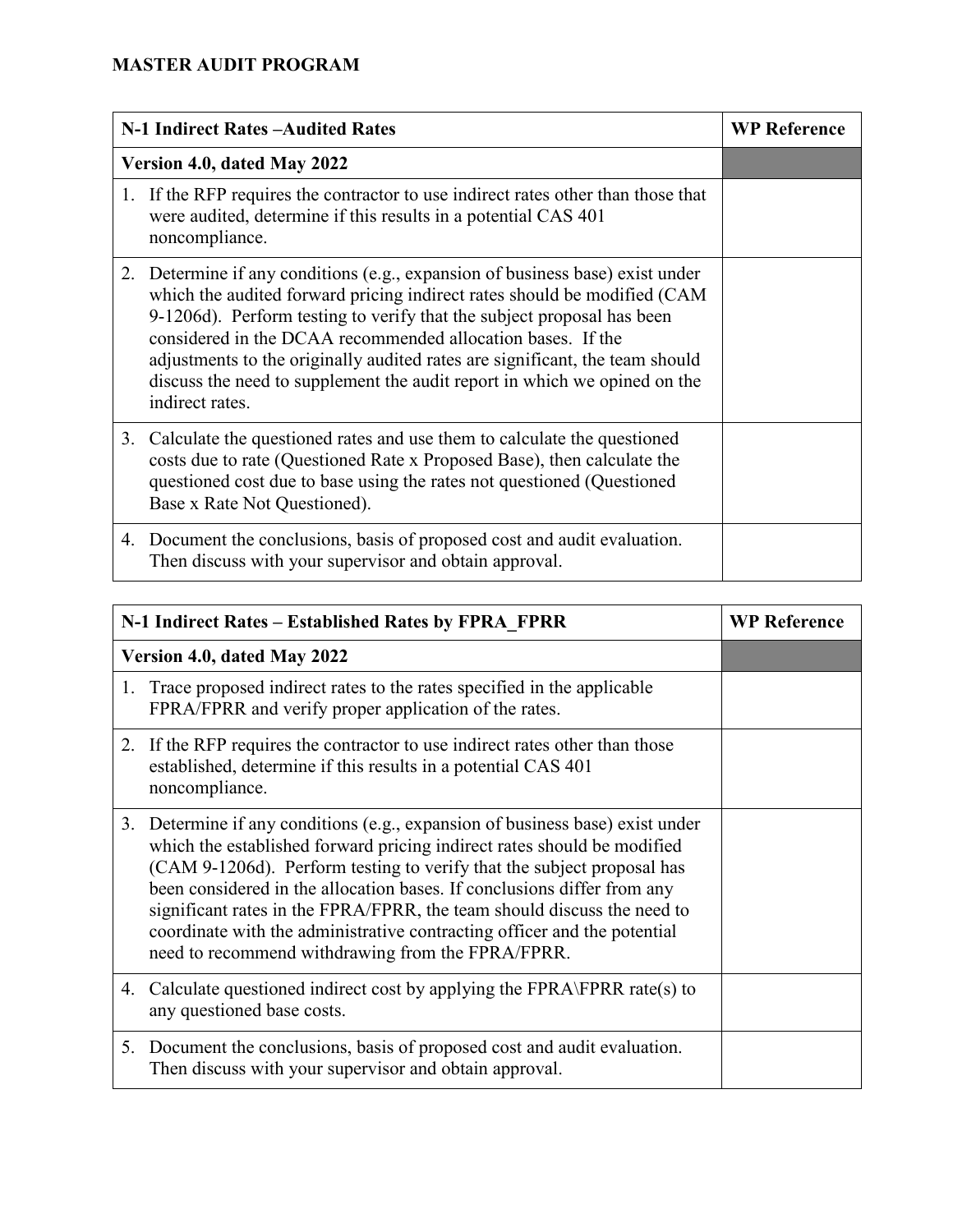|                                                                                                                                                                                                                                                                                                                                                                                                                                         | N-1 Indirect Rates - No Audited Rates                                                                                                                                                                                                                                                                                                                                                    | <b>WP Reference</b> |
|-----------------------------------------------------------------------------------------------------------------------------------------------------------------------------------------------------------------------------------------------------------------------------------------------------------------------------------------------------------------------------------------------------------------------------------------|------------------------------------------------------------------------------------------------------------------------------------------------------------------------------------------------------------------------------------------------------------------------------------------------------------------------------------------------------------------------------------------|---------------------|
|                                                                                                                                                                                                                                                                                                                                                                                                                                         | Version 4.0, dated May 2022                                                                                                                                                                                                                                                                                                                                                              |                     |
| NOTE: Consider the addition of any appropriate audit steps from the 23000<br>Rate Review audit program, working paper E-01 and F-01. If the Agency<br>Compensation Team is assisting in the performance of the audit for<br>compensation, be sure to incorporate working paper U-01 from the 23000<br>assignment, and adjust your scope in this section to reflect the work that is<br>being performed by the Agency Compensation Team. |                                                                                                                                                                                                                                                                                                                                                                                          |                     |
|                                                                                                                                                                                                                                                                                                                                                                                                                                         | 1. Document your understanding of the basis of the proposed rates.                                                                                                                                                                                                                                                                                                                       |                     |
|                                                                                                                                                                                                                                                                                                                                                                                                                                         | 2. Determine if the proposed indirect rates are consistent with<br>established/disclosed practices (CAS 401/CAS 402/FAR 31.202 and<br>$31.203(a)$ ).                                                                                                                                                                                                                                     |                     |
| 3.                                                                                                                                                                                                                                                                                                                                                                                                                                      | Verify that the period for the proposed rates coincides with the contractor's<br>fiscal year or historical rate period (CAS 406/FAR 31.203(g)).                                                                                                                                                                                                                                          |                     |
|                                                                                                                                                                                                                                                                                                                                                                                                                                         | 4. Determine that the pool expenses and allocation bases are reasonably<br>allocable by complying with FAR 31.201-4 and the applicable CAS (e.g.,<br>403, 410, 418, 420).                                                                                                                                                                                                                |                     |
|                                                                                                                                                                                                                                                                                                                                                                                                                                         | 5. For significant indirect pools, compare proposed rates to prior year(s) rates<br>and year-to-date experience and analyze major variances.                                                                                                                                                                                                                                             |                     |
|                                                                                                                                                                                                                                                                                                                                                                                                                                         | 6. Trace a selection of proposed pool and base amounts to the underlying<br>budgetary data identified by the contractor. Determine the suitability of<br>budgetary data (i.e., current, accurate, reliable, and representative).                                                                                                                                                         |                     |
|                                                                                                                                                                                                                                                                                                                                                                                                                                         | 7. Verify the proposed rates properly reflect anticipated changes to future<br>operations (CAM 9-702.2).                                                                                                                                                                                                                                                                                 |                     |
|                                                                                                                                                                                                                                                                                                                                                                                                                                         | 8. Review proposed indirect expense accounts by nomenclature to assess the<br>risk that the estimates include unallowable costs per FAR Part 31. Verify<br>that the estimates exclude unallowable expenses and the deletions are<br>reasonably in line with history.                                                                                                                     |                     |
|                                                                                                                                                                                                                                                                                                                                                                                                                                         | 9. Review selected significant or high risk expense accounts in the pools to<br>evaluate the reasonableness of specific estimates.                                                                                                                                                                                                                                                       |                     |
|                                                                                                                                                                                                                                                                                                                                                                                                                                         | 10. Evaluate the proposed allocation base amounts to determine whether the<br>contractor is realistic in determining its probability of obtaining additional<br>work including the impact of the subject proposal. Coordinate, as<br>necessary, with the ACO/acquisition offices to verify the probability of<br>obtaining new work and/or any significant changes in existing programs. |                     |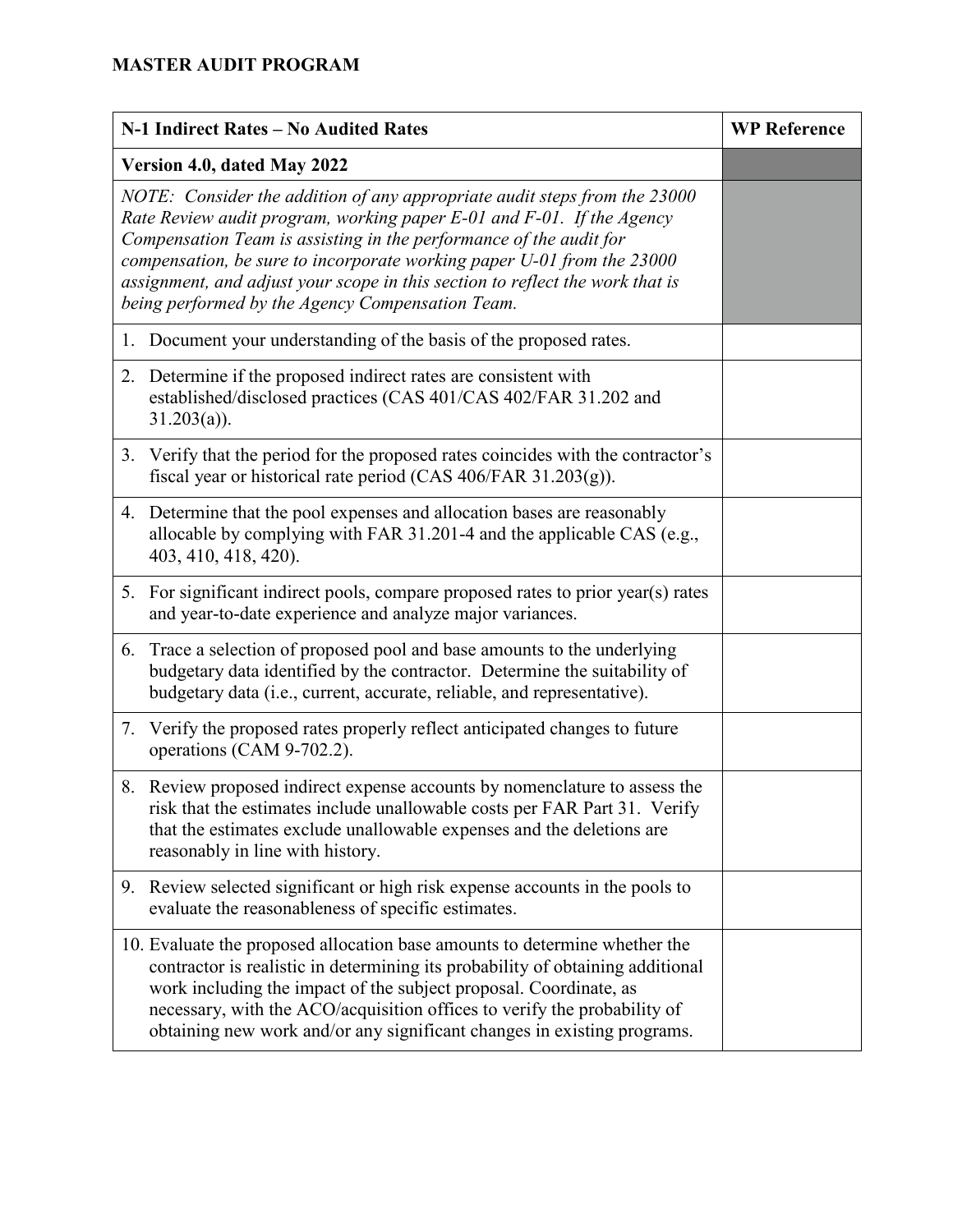| N-1 Indirect Rates – No Audited Rates                                                                                                                                                                                                                                                                                                               | <b>WP Reference</b> |
|-----------------------------------------------------------------------------------------------------------------------------------------------------------------------------------------------------------------------------------------------------------------------------------------------------------------------------------------------------|---------------------|
| 11. If historical data is used to support the basis of estimate, perform<br>substantive audit procedures to determine if the historical data is in<br>reasonable compliance with FAR Part 31 and, if applicable, CAS. The<br>substantive audit procedures may be documented in this assignment or<br>previously completed assignments by reference. |                     |
| 12. Evaluate the reasonableness of the proposed rates using regression analysis<br>when appropriate.                                                                                                                                                                                                                                                |                     |
| 13. Calculate the questioned rates and use them to calculate the questioned cost<br>due to rate (Questioned Rate x Proposed Base), then calculate the<br>questioned cost due to base amount using the rates not questioned<br>(Questioned Base x Rate Not Questioned).                                                                              |                     |
| 14. Document the conclusions, basis of proposed cost and audit evaluation.<br>Then discuss with your supervisor and obtain approval.                                                                                                                                                                                                                |                     |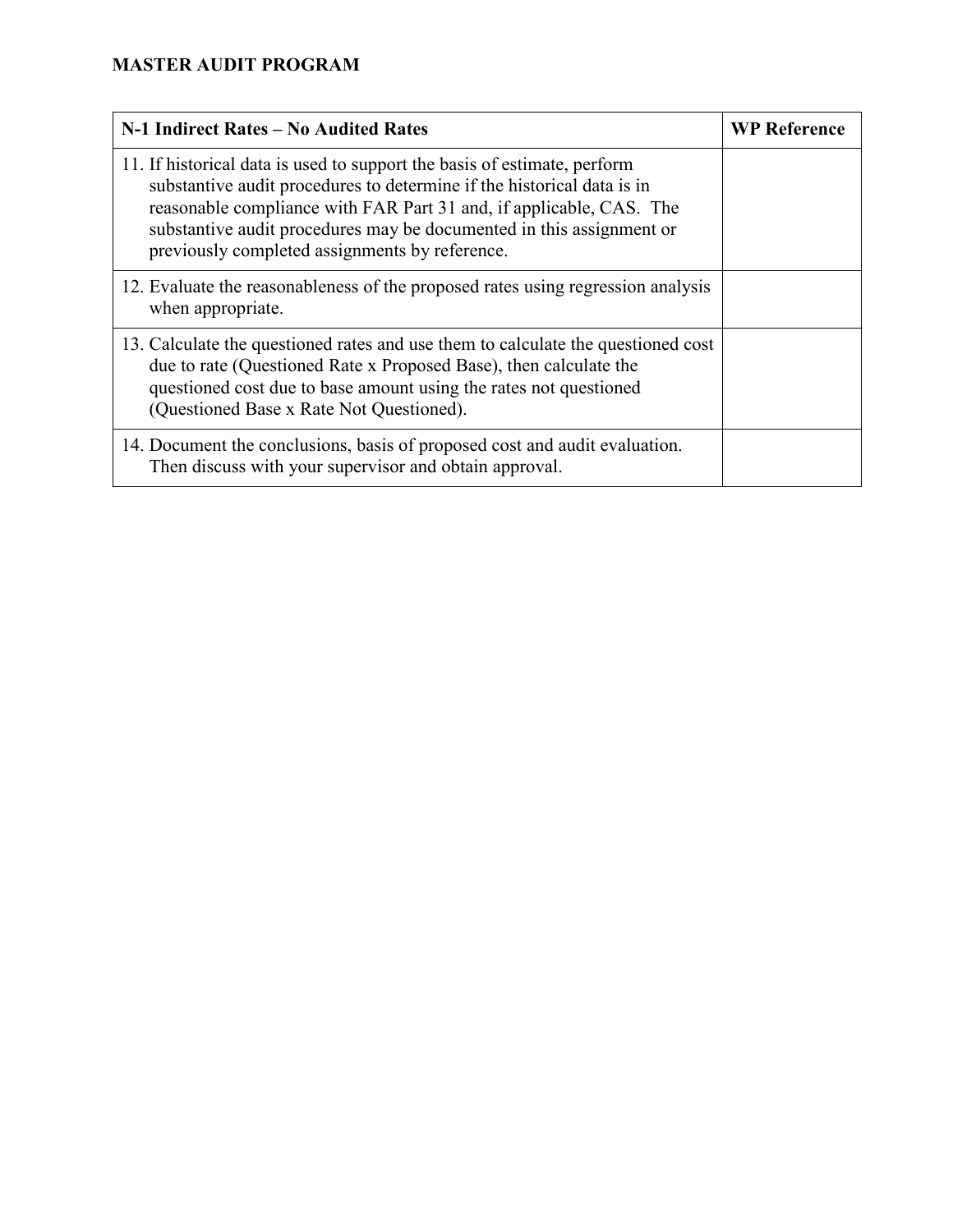| <b>O-1 Other Direct Cost</b>                                                                                                                                                                                                                                                                                                                       | <b>WP Reference</b> |
|----------------------------------------------------------------------------------------------------------------------------------------------------------------------------------------------------------------------------------------------------------------------------------------------------------------------------------------------------|---------------------|
| Version 4.0, dated May 2022                                                                                                                                                                                                                                                                                                                        |                     |
| 1. Document your understanding of the basis of the proposed ODCs<br>(estimated cost and quantity/requirements). CAM 9-600                                                                                                                                                                                                                          |                     |
| 2. Refer to CAM Appendix B-102 in determining whether to request<br>specialist assistance, and if needed, to formulate the questions to be<br>addressed by the specialist.                                                                                                                                                                         |                     |
| 3. Trace a selection of proposed ODC costs and quantity requirements to the<br>underlying data identified by the contractor.                                                                                                                                                                                                                       |                     |
| 4. Determine if the proposed ODCs are consistent with established/disclosed<br>practices (CAS 401/CAS 402/FAR 31.202 and 31.203(a)).                                                                                                                                                                                                               |                     |
| 5. Evaluate the estimated ODCs to determine the amounts are reasonable and<br>allowable per FAR 31 (CAM 9-600).                                                                                                                                                                                                                                    |                     |
| 6. Evaluate significant ODC Requirements, if pertinent historical data is<br>available. CAM 9-605.                                                                                                                                                                                                                                                 |                     |
| 7. If historical data is used to support the basis of estimate, perform<br>substantive audit procedures to determine if the historical data is in<br>reasonable compliance with FAR Part 31 and, if applicable, CAS. The<br>substantive audit procedures may be documented in this assignment or<br>previously completed assignments by reference. |                     |
| 8. Incorporate the results of the specialist assistance, if applicable.                                                                                                                                                                                                                                                                            |                     |
| 9. Calculate the questioned ODC costs, if applicable.                                                                                                                                                                                                                                                                                              |                     |
| 10. Document the conclusions, basis of proposed cost and audit evaluation.<br>Then discuss with your supervisor and obtain approval.                                                                                                                                                                                                               |                     |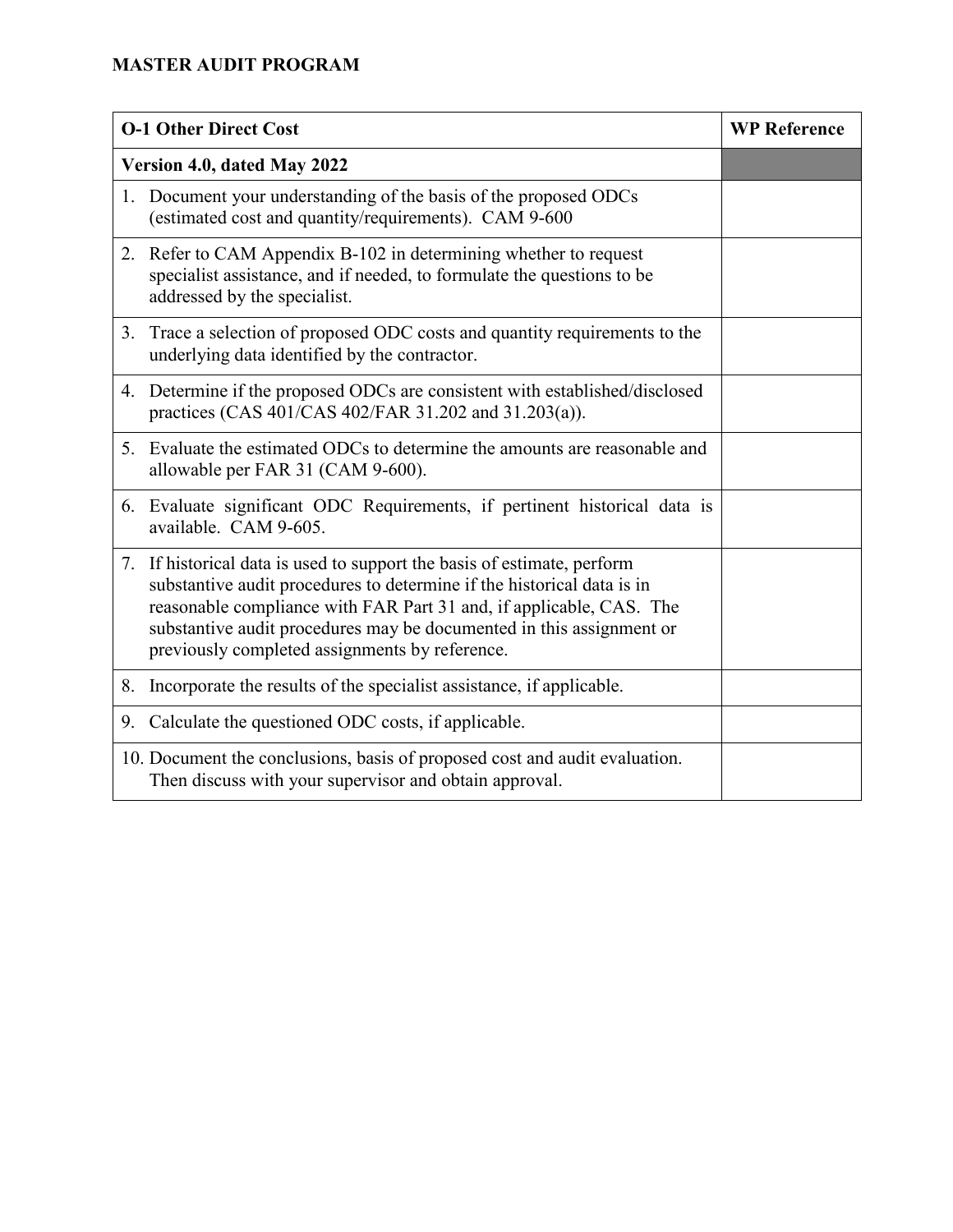|    | <b>P-1 Cost Estimates - Based on Parametric Cost Estimates</b>                                                                                                                                                                                                                                                                                     | <b>WP Reference</b> |
|----|----------------------------------------------------------------------------------------------------------------------------------------------------------------------------------------------------------------------------------------------------------------------------------------------------------------------------------------------------|---------------------|
|    | Version 4.0, dated May 2022                                                                                                                                                                                                                                                                                                                        |                     |
| 1. | Document your understanding of the basis of the proposed cost.<br>$(CAM 9-1000)$                                                                                                                                                                                                                                                                   |                     |
| 2. | Obtain and evaluate the analyses on which the contractor concluded that the<br>CER will produce reliable estimates (see CAM 9-1003). If appropriate,<br>apply QM techniques such as trend or regression analysis techniques to<br>evaluate the estimate.                                                                                           |                     |
|    | 3. If historical data is used to support the basis of estimate, perform<br>substantive audit procedures to determine if the historical data is in<br>reasonable compliance with FAR Part 31 and, if applicable, CAS. The<br>substantive audit procedures may be documented in this assignment or<br>previously completed assignments by reference. |                     |
|    | 4. Refer to CAM Appendix B-102 in determining whether to request specialist<br>assistance, and if needed, to formulate the questions to be addressed by the<br>specialist.                                                                                                                                                                         |                     |
| 5. | Incorporate the results of the specialist assistance, if applicable.                                                                                                                                                                                                                                                                               |                     |
| 6. | Calculate the questioned cost/hours, if applicable.                                                                                                                                                                                                                                                                                                |                     |
|    | 7. Document the conclusions, basis of proposed cost and audit evaluation.<br>Then discuss with your supervisor and obtain approval.                                                                                                                                                                                                                |                     |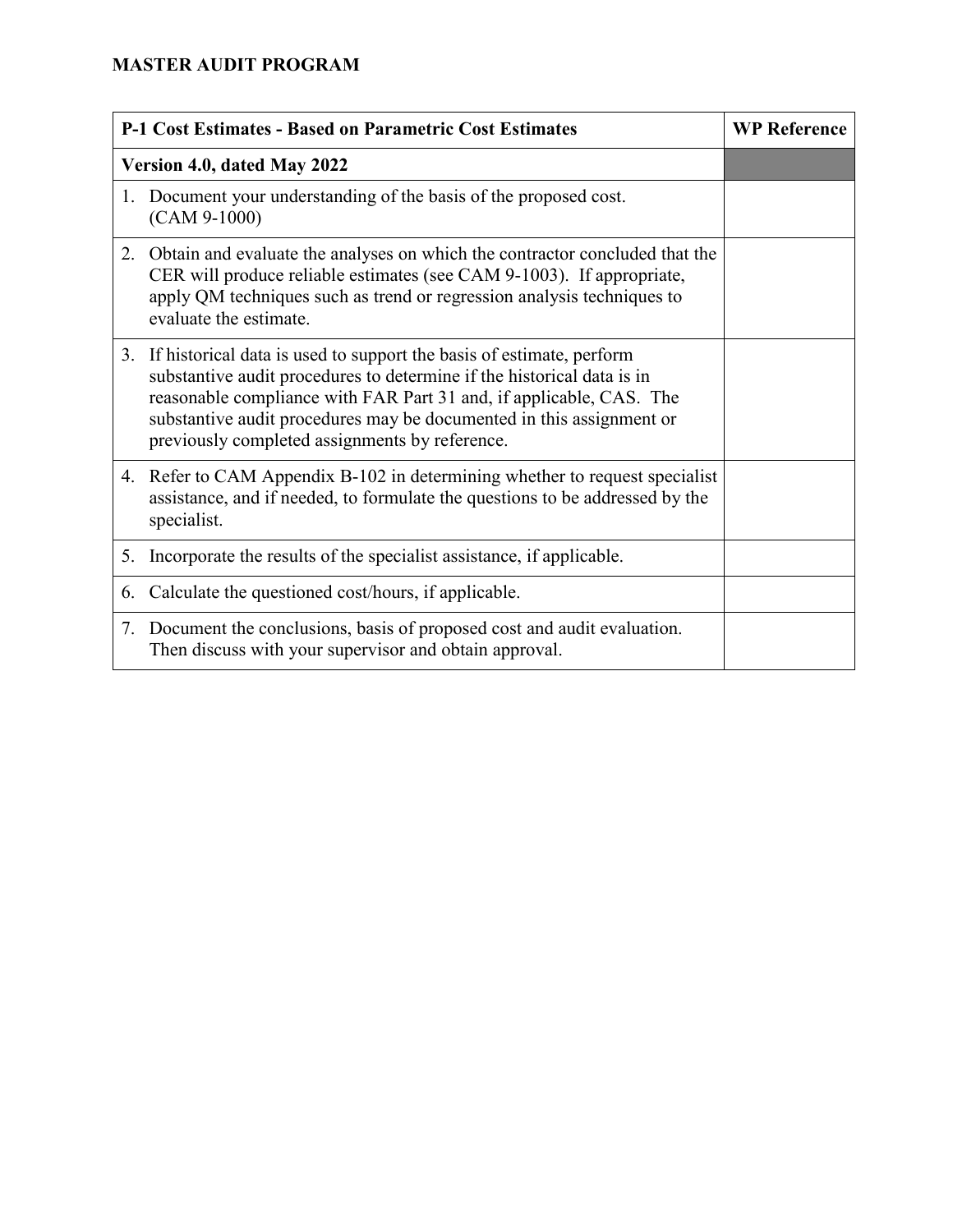|    | <b>S-1 Subcontracts</b>                                                                                                                                                                                                                                                                                                                                                                                                                                                                                              | <b>WP Reference</b> |
|----|----------------------------------------------------------------------------------------------------------------------------------------------------------------------------------------------------------------------------------------------------------------------------------------------------------------------------------------------------------------------------------------------------------------------------------------------------------------------------------------------------------------------|---------------------|
|    | Version 4.0, dated May 2022                                                                                                                                                                                                                                                                                                                                                                                                                                                                                          |                     |
|    | Subcontracts (CAM 9-104 and 9-406)                                                                                                                                                                                                                                                                                                                                                                                                                                                                                   |                     |
|    | 1. Analyze the consolidated bill of material (BOM) that supports the proposal<br>to determine what costs will be covered under the material (Section M),<br>subcontract (Section S), and interdivisional (Section I) (see CAM 9-403).                                                                                                                                                                                                                                                                                |                     |
| 2. | Verify that the proposed subcontract(s) were priced in compliance with<br>FAR 15 (i.e., a fair and reasonable price and the best value is obtained).<br>When certified cost or pricing data are required, follow step 3 below.<br>When data other than certified cost or pricing data are required, follow step<br>4 below.                                                                                                                                                                                          |                     |
|    | NOTE: Prime/higher-tier contractors are required to obtain and analyze<br>certified cost or pricing data before awarding any subcontract, purchase<br>order, or modification expected to exceed the certified cost or pricing data<br>threshold, unless an exception in FAR 15.403-1(b) applies.                                                                                                                                                                                                                     |                     |
| 3. | Certified Cost or Pricing Data. When certified cost or pricing data are<br>required by the subcontractor determine if the prime/higher-tier contractor<br>obtained and analyzed certified cost or pricing data in accordance with<br>FAR 15.404-3, Subcontract pricing considerations, and FAR 15.408,<br>Table 15-2, II.A.                                                                                                                                                                                          |                     |
|    | Evaluate the adequacy of the prime/higher-tier contractor's cost and<br>a.<br>price analyses.                                                                                                                                                                                                                                                                                                                                                                                                                        |                     |
|    | b. If the prime/higher-tier contractor has not completed the required cost<br>and price analyses or if the completed cost and price analyses are<br>inadequate, the audit team should consider historical negotiation<br>reduction factors (CAM 9-404.6) and perform alternative procedures to<br>establish a reasonable basis for the audit opinion.                                                                                                                                                                |                     |
|    | Determine whether an assist audit is necessary to support the audit<br>$c_{\cdot}$<br>opinion that will be rendered for this assignment. (CAM 9-104.2) The<br>audit team should be aware of audits that have been requested by the<br>ACO or PCO and ensure the audit team is on distribution if the assist<br>audit is necessary for this audit. (CAM 9-104.2b outlines concerns as<br>to when assist audit support may be required to ensure the overall<br>adequacy of the audit of the prime contract proposal.) |                     |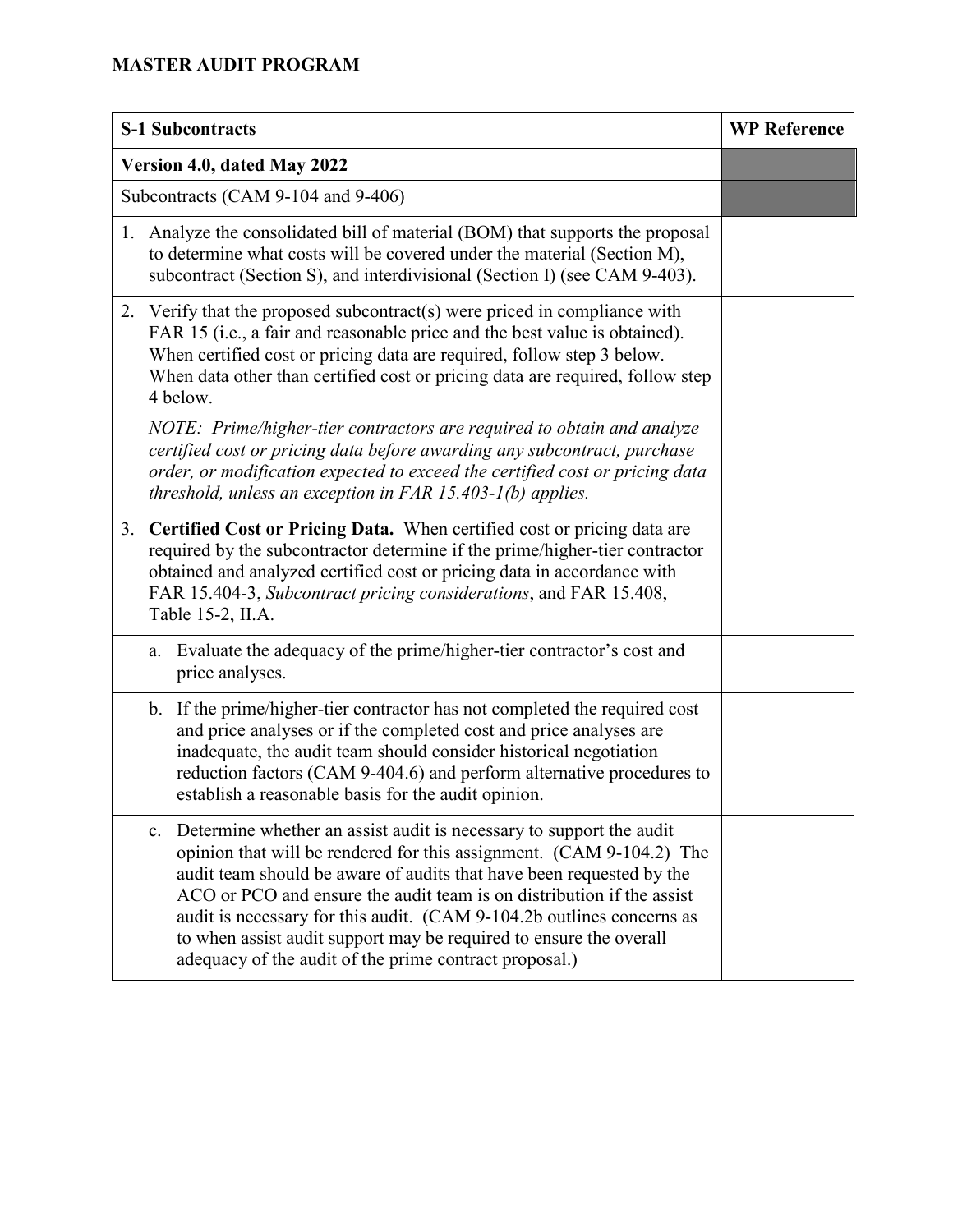| <b>S-1 Subcontracts</b> |    | <b>WP Reference</b>                                                                                                                                                                                                                                                                                                                                                                                                                                                                                                                                                                                                              |  |
|-------------------------|----|----------------------------------------------------------------------------------------------------------------------------------------------------------------------------------------------------------------------------------------------------------------------------------------------------------------------------------------------------------------------------------------------------------------------------------------------------------------------------------------------------------------------------------------------------------------------------------------------------------------------------------|--|
|                         |    | d. For those analyses that are not completed, determine the contractor's<br>completion schedule. The audit report should identify subcontracts for<br>which the prime contractor has not completed the required analyses<br>and the proposed subcontract costs should be reported in an Exhibit<br>entitled, "FAR 15 Noncompliance: Subcontracts Requiring Contractor<br>Cost/Price Analyses." The Exhibit should include the completion<br>schedule, including the names of the subcontractors and proposed<br>amounts.                                                                                                         |  |
|                         |    | 4. Data Other Than Certified Cost or Pricing Data. When data other than<br>certified cost or pricing data are required by the subcontractor (e.g.,<br>adequate price competition, commercial items, etc.) determine if the<br>prime/higher-tier contractor obtained and analyzed the data other than<br>certified cost or pricing data in accordance with FAR 15.404-3,<br>Subcontract pricing considerations, and FAR 15.408, Table 15-2, II.A.                                                                                                                                                                                 |  |
|                         | a. | Evaluate the adequacy of the prime/higher-tier contractor's price<br>analysis.                                                                                                                                                                                                                                                                                                                                                                                                                                                                                                                                                   |  |
|                         |    | b. If the prime/higher-tier contractor has not completed the required price<br>analysis or if the price analysis is inadequate, the audit team should<br>consider historical negotiation reduction factors (CAM 9-404.6) and<br>perform alternative procedures to establish a reasonable basis for the<br>audit opinion.                                                                                                                                                                                                                                                                                                         |  |
|                         | c. | If the prime/higher-tier proposal contains subcontract costs for<br>commercial items, the prime/higher-tier contract audit team should<br>evaluate the adequacy of the Commercial Item Determination (CID).<br>Technical assistance can be requested, if necessary, to support the<br>review of the prime contractor's analysis for aspects such as items that<br>are "of a type," "evolved," or "modifications." Requests for technical<br>assistance for commercial items should be sent to DCMA's<br>Commercial Item Group. Specific information can be found on their<br>website. http://www.dcma.mil/commercial-item-group/ |  |
|                         |    | d. Determine whether an assist audit is necessary to support the audit<br>opinion that will be rendered for this assignment (CAM 9-104.2). If<br>the prime/higher-tier's price analysis is supported by sales or pricing<br>data, the prime/higher-tier contract auditor should consider requesting<br>the subcontract audit team to compare the sales/pricing data to the<br>subcontractor's accounting records and report any differences in<br>accordance with CAM 9-108a.                                                                                                                                                    |  |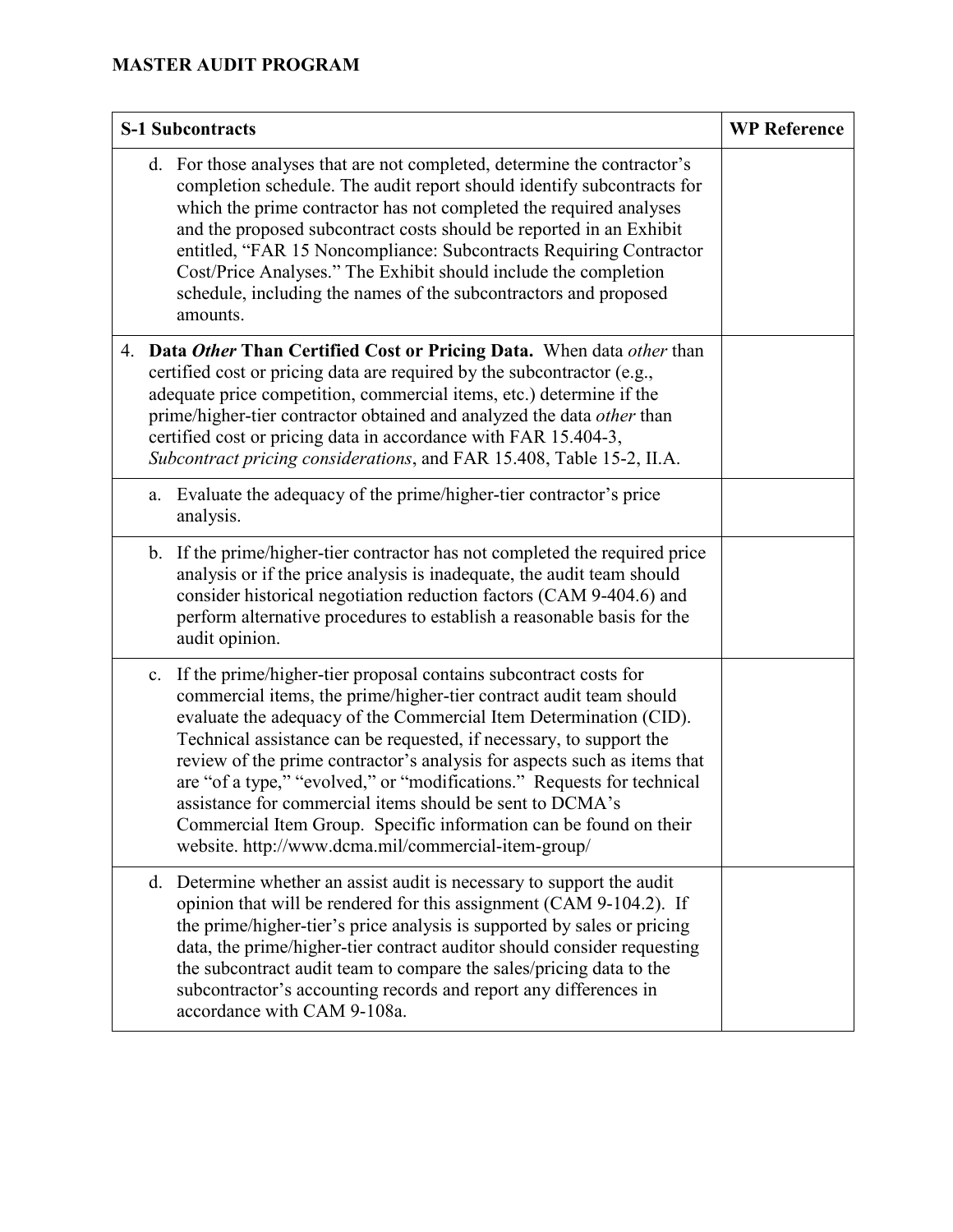| <b>S-1 Subcontracts</b>                                                                                                                                                                                                                                                                                                                                                                                                                                                                                                                                                                                                                                                                                                                         | <b>WP Reference</b> |
|-------------------------------------------------------------------------------------------------------------------------------------------------------------------------------------------------------------------------------------------------------------------------------------------------------------------------------------------------------------------------------------------------------------------------------------------------------------------------------------------------------------------------------------------------------------------------------------------------------------------------------------------------------------------------------------------------------------------------------------------------|---------------------|
| e. For those price analyses that are not completed, determine the<br>contractor's completion schedule. The audit report should identify<br>subcontracts for which the prime contractor has not completed the<br>required analyses and the proposed subcontract costs should be<br>reported in an Exhibit entitled, "FAR 15 Noncompliance: Subcontracts<br>Requiring Contractor Cost/Price Analyses." The Exhibit should<br>include the completion schedule, including the names of the<br>subcontractors and proposed amounts.                                                                                                                                                                                                                  |                     |
| 5. Identify any proposed subcontract costs based on a Long Term Agreement<br>(LTA) and design appropriate evaluation steps (CAM 9-406.3). Consider<br>comparing LTA unit prices to actual unit prices paid during the agreement.                                                                                                                                                                                                                                                                                                                                                                                                                                                                                                                |                     |
| 6. Review and evaluate significant contractor make-or-buy decision<br>documentation (CAM 9-405).                                                                                                                                                                                                                                                                                                                                                                                                                                                                                                                                                                                                                                                |                     |
| 7. Limitation on Pass Through Charges. If proposed subcontract costs<br>exceed 70 percent of the total cost of work to be performed, evaluate the<br>contractor's (1) description of "added value" related to the subcontracted<br>effort contained in the proposal; (2) explanation of "added value" provided<br>during the proposal walkthrough; and (3) supporting documentation to<br>assess whether the contractor complied with the requirements set forth in<br>FAR 52.215-23 – Limitation on Pass-Through Charges. If determined that<br>no or negligible "added value" was provided, modify the indirect rates to<br>question indirect costs on subcontracted work as excessive pass through<br>charges (FAR 52.215-23 and 31.203(i)). |                     |
| 8. Incorporate the results of any specialist assistance, if applicable.                                                                                                                                                                                                                                                                                                                                                                                                                                                                                                                                                                                                                                                                         |                     |
| 9. Incorporate the results of any assist audits received.                                                                                                                                                                                                                                                                                                                                                                                                                                                                                                                                                                                                                                                                                       |                     |
| 10. Calculate the questioned subcontract costs, if applicable.                                                                                                                                                                                                                                                                                                                                                                                                                                                                                                                                                                                                                                                                                  |                     |
| 11. Document the conclusions, basis of proposed cost and audit evaluation.<br>Then discuss with your supervisor and obtain approval.                                                                                                                                                                                                                                                                                                                                                                                                                                                                                                                                                                                                            |                     |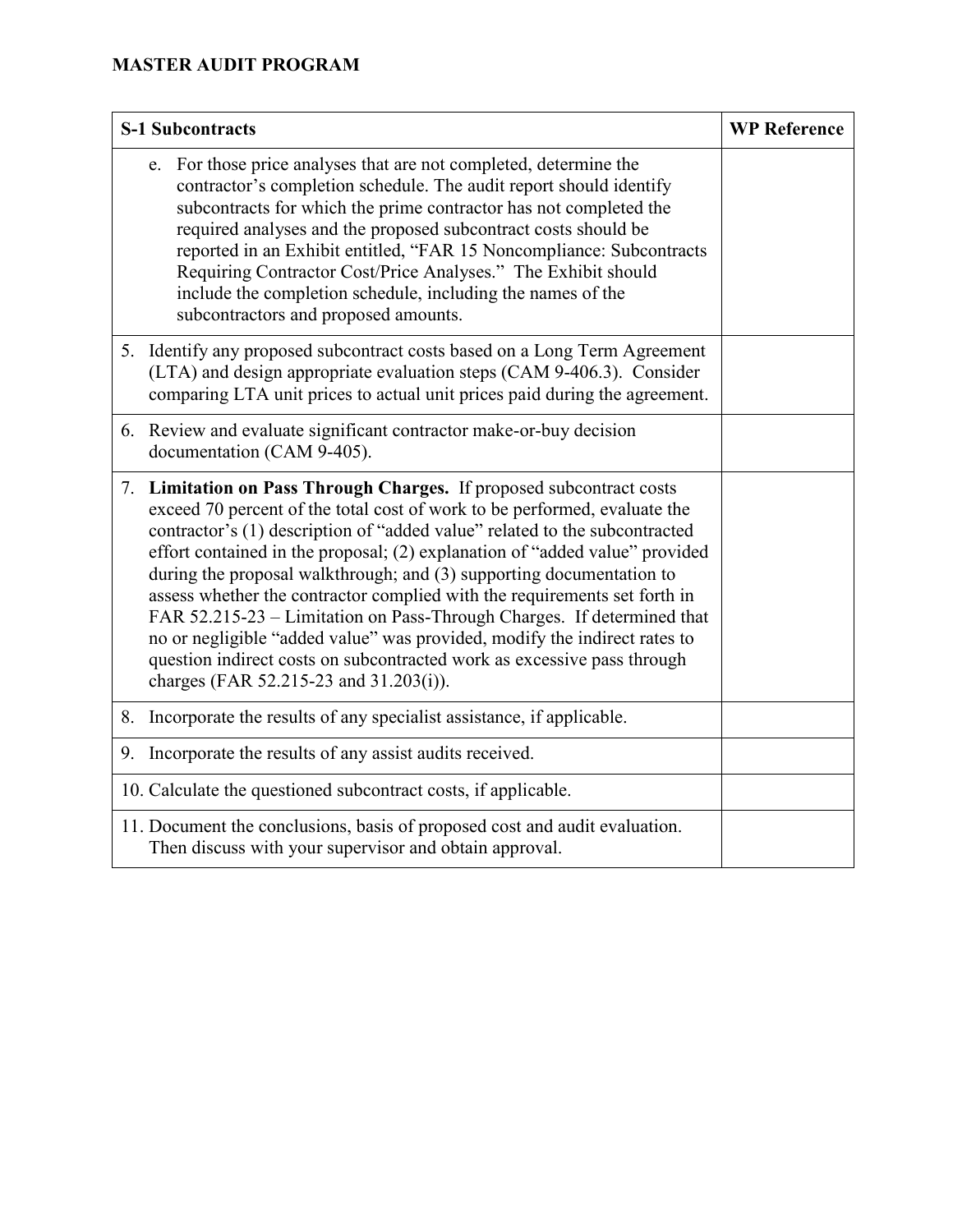| T-1 Cost Of Money (COM) Rates - Audited Rates |                                                                                                                                                                                                                                                                                                                                                                                                                                                                                                                | <b>WP Reference</b> |
|-----------------------------------------------|----------------------------------------------------------------------------------------------------------------------------------------------------------------------------------------------------------------------------------------------------------------------------------------------------------------------------------------------------------------------------------------------------------------------------------------------------------------------------------------------------------------|---------------------|
|                                               | Version 4.0, dated May 2022                                                                                                                                                                                                                                                                                                                                                                                                                                                                                    |                     |
|                                               | 1. If the RFP requires the contractor to use COM rates other than those<br>audited, determine if this results in a potential CAS 401 noncompliance.                                                                                                                                                                                                                                                                                                                                                            |                     |
|                                               | 2. Determine if any conditions (e.g., expansion of business base, change in<br>asset ownership, etc.) exist under which the established forward pricing<br>COM rates should be modified (CAM 9-1206d). Perform testing to<br>determine if the subject proposal has been considered in the DCAA<br>recommended allocation bases. If the adjustments to the originally audited<br>rates are significant, the team should discuss the need to supplement the<br>audit report in which we opined on the COM rates. |                     |
|                                               | 3. Calculate the questioned rates and use them to calculate the questioned cost<br>due to rate (Questioned Rate x Proposed Base), then calculate the<br>questioned cost due to base using the rates not questioned (Questioned<br>Base x Audit Determined Rate).                                                                                                                                                                                                                                               |                     |
|                                               | 4. Document the conclusions, basis of proposed cost and audit evaluation.<br>Then discuss with your supervisor and obtain approval.                                                                                                                                                                                                                                                                                                                                                                            |                     |

| T-1 Cost Of Money (COM) Rates – Established Rates by FPRA FPRR                                                                                                                                                                                                                                                                                                                                                                                                                                                                                                  |  | <b>WP Reference</b> |
|-----------------------------------------------------------------------------------------------------------------------------------------------------------------------------------------------------------------------------------------------------------------------------------------------------------------------------------------------------------------------------------------------------------------------------------------------------------------------------------------------------------------------------------------------------------------|--|---------------------|
| Version 4.0, dated May 2022                                                                                                                                                                                                                                                                                                                                                                                                                                                                                                                                     |  |                     |
| 1. If rates were established without reliance on a DCAA audit, or we do not<br>agree with the FPRA/FPRR, see Step 6 at Appendix B-01. Trace proposed<br>COM rates to the rates specified in the applicable FPRA/FPRR and verify<br>proper application of the rates.                                                                                                                                                                                                                                                                                             |  |                     |
| 2. If the RFP requires the contractor to use COM rates other than those<br>established, determine if this results in a potential CAS 401 noncompliance.                                                                                                                                                                                                                                                                                                                                                                                                         |  |                     |
| Determine if any conditions (e.g., expansion of business base, change in<br>3.<br>asset ownership, etc.) exist under which the established forward pricing<br>COM rates should be modified (CAM 9-1206d). Perform testing to ensure<br>that the allocation bases provided consideration for the subject proposal. If<br>conclusions differ from any significant rates in the FPRA/FPRR, the team<br>should discuss the need to coordinate with the administrative contracting<br>officer and the potential need to recommend withdrawing from the<br>FPRA/FPRR. |  |                     |
| 4. Document the conclusions, basis of proposed cost and audit evaluation.<br>Then discuss with your supervisor and obtain approval.                                                                                                                                                                                                                                                                                                                                                                                                                             |  |                     |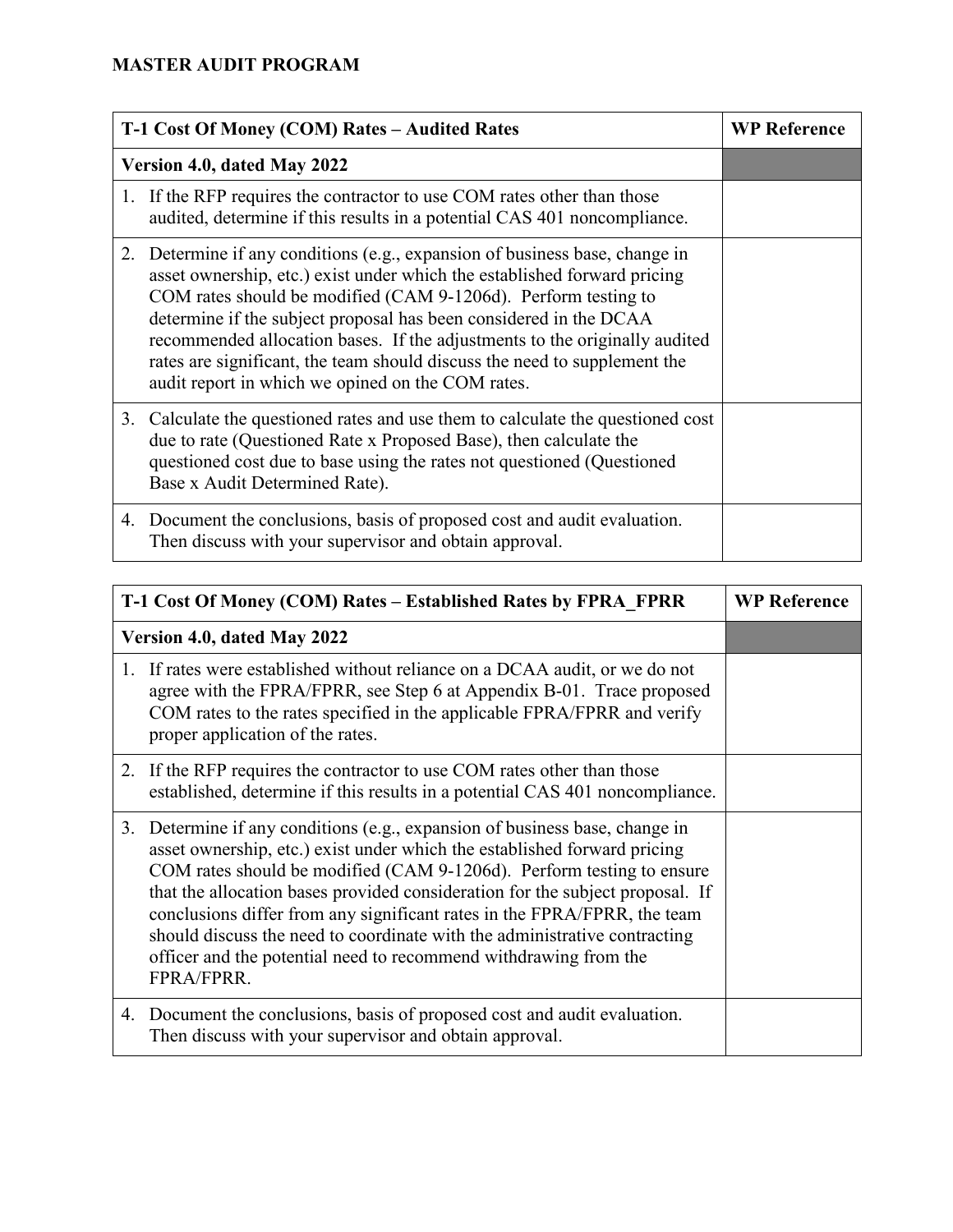| T-1 Cost Of Money (COM) Rates - No Audited Rates                                                        |                                                                                                                                                                                                                                                                                                                                                    | <b>WP Reference</b> |
|---------------------------------------------------------------------------------------------------------|----------------------------------------------------------------------------------------------------------------------------------------------------------------------------------------------------------------------------------------------------------------------------------------------------------------------------------------------------|---------------------|
| Version 4.0, dated May 2022                                                                             |                                                                                                                                                                                                                                                                                                                                                    |                     |
| NOTE: Consider the addition of any appropriate audit steps from the 23000<br>Rate Review audit program. |                                                                                                                                                                                                                                                                                                                                                    |                     |
|                                                                                                         | 1. Document your understanding of the basis of the proposed rates.                                                                                                                                                                                                                                                                                 |                     |
|                                                                                                         | 2. Determine if the proposed COM rates are consistent with<br>established/disclosed practices (CAS 401/CAS 402/FAR 31.202 and<br>$31.203(a)$ ).                                                                                                                                                                                                    |                     |
|                                                                                                         | 3. Verify that the period for the proposed rates coincides with the<br>contractor's fiscal year or historical rate period (CAS 406/FAR<br>$31.203(g)$ ).                                                                                                                                                                                           |                     |
|                                                                                                         | 4. For significant COM pools, compare proposed rates to prior year(s) rates<br>and year-to-date experience and analyze major variances.                                                                                                                                                                                                            |                     |
|                                                                                                         | 5. Trace a representative sample of the pool and base amounts to the<br>underlying reports and records (e.g., budgetary data, Asset Ledger)<br>identified by the contractor.                                                                                                                                                                       |                     |
|                                                                                                         | 6. Verify that the interest rate, net book values, and allocation bases are<br>current and properly applied for the computation of the facilities capital<br>cost of money factors in the CASB-CMF (CAS 414).                                                                                                                                      |                     |
|                                                                                                         | 7. Verify that the proposed cost of money factors and bases are consistent<br>with the CASB-CMF submission and that costs are properly classified for<br>arriving at a profit objective via the Weighted Guidelines method (CAM<br>$9-902$ ).                                                                                                      |                     |
|                                                                                                         | 8. Determine if the COM computations should be revised to reflect any<br>adjustment to bases arising from increased volume and/or pools for any<br>additional assets attributable to award of this proposal.                                                                                                                                       |                     |
|                                                                                                         | 9. If historical data is used to support the basis of estimate, perform<br>substantive audit procedures to determine if the historical data is in<br>reasonable compliance with FAR Part 31 and, if applicable, CAS. The<br>substantive audit procedures may be documented in this assignment or<br>previously completed assignments by reference. |                     |
|                                                                                                         | 10. Calculate the questioned rates and use them to calculate the questioned<br>cost due to rate (Questioned Rate x Proposed Base), then calculate the<br>questioned cost due to base using the rates not questioned (Questioned<br>Base x Audit Determined Rate).                                                                                  |                     |
|                                                                                                         | 11. Document the conclusions, basis of proposed cost and audit evaluation.<br>Then discuss with your supervisor and obtain approval.                                                                                                                                                                                                               |                     |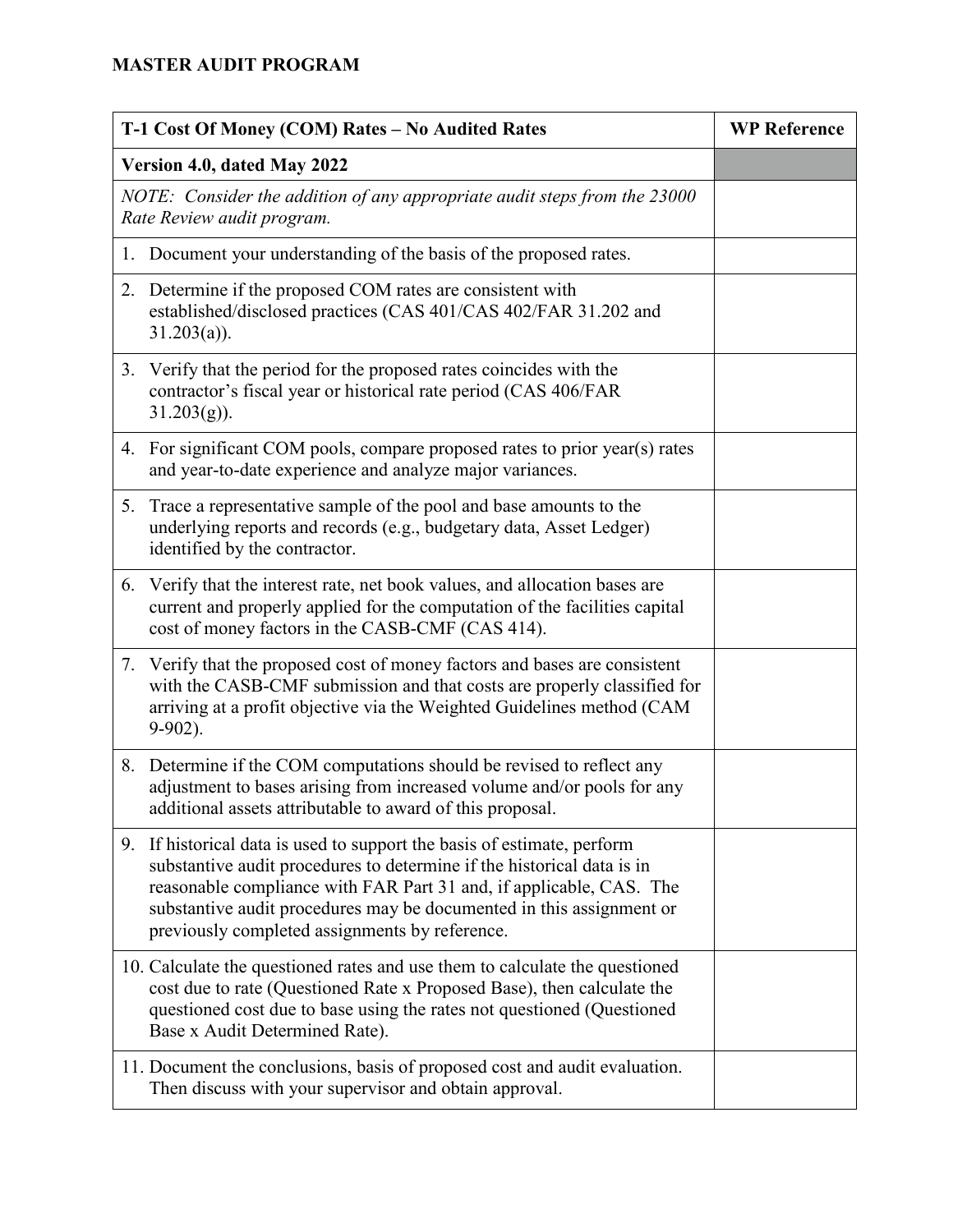| <b>A-1 Concluding Steps</b> |                                                                                                                                                                                                                                                                                                                                                                                                                                                                                                                                                                                              | <b>WP Reference</b> |
|-----------------------------|----------------------------------------------------------------------------------------------------------------------------------------------------------------------------------------------------------------------------------------------------------------------------------------------------------------------------------------------------------------------------------------------------------------------------------------------------------------------------------------------------------------------------------------------------------------------------------------------|---------------------|
| Version 4.0, dated May 2022 |                                                                                                                                                                                                                                                                                                                                                                                                                                                                                                                                                                                              |                     |
| 1.                          | Summarize and document the audit results. In developing the exhibit of<br>proposed and questioned cost by major cost element for WP A, auditors are<br>reminded that only the parts of the proposal that were subject to audit shall<br>be presented in the summary schedules/exhibits.                                                                                                                                                                                                                                                                                                      |                     |
|                             | 2. Obtain supervisory/management review of the working papers and audit<br>results.                                                                                                                                                                                                                                                                                                                                                                                                                                                                                                          |                     |
| 3.                          | After management approval, conduct and document an exit conference with<br>contractor representative in accordance with procedures specified in CAM<br>4-304.                                                                                                                                                                                                                                                                                                                                                                                                                                |                     |
| 4.                          | Auditors should document and communicate with the contracting officers<br>upon the completion of our audit:                                                                                                                                                                                                                                                                                                                                                                                                                                                                                  |                     |
|                             | Brief the requestor/contracting officer on significant questioned,<br>a.<br>unsupported, unresolved costs or other significant and/or complex<br>findings/issues.                                                                                                                                                                                                                                                                                                                                                                                                                            |                     |
|                             | b. Coordinate with the contracting officer to find out and determine if<br>inclusion of detailed explanatory notes in our report would serve a<br>useful purpose when there are no findings.                                                                                                                                                                                                                                                                                                                                                                                                 |                     |
|                             | 5. Draft audit report in accordance with CAM 10-200 and any special<br>circumstances that affect the report. Note: If the audit procedures<br>necessary to opine on the proposed rates and factors are not complete,<br>disclaim an opinion on the unaudited rates and exclude amounts associated<br>with the unaudited rates from the audit report. The results schedule/exhibit<br>must only show the part(s) of the proposal examined. If the contractor did<br>not furnish and explain trend and budgetary data for all out year rates,<br>classify the associated costs as unsupported. |                     |
| 6.                          | On proposals expected to result in contracts covered by DFARS 252.234-<br>7002, Earned Value Management System (EVMS), provide comments on<br>any deficiencies being reported in DCMA surveillance reports in the<br>"Report on Other Matters" section of the report.                                                                                                                                                                                                                                                                                                                        |                     |
| 7.                          | Complete the administrative working papers.                                                                                                                                                                                                                                                                                                                                                                                                                                                                                                                                                  |                     |
| 8.                          | If the proposal evaluation disclosed a material weakness/significant internal<br>control deficiency, open a Business System Deficiency (Activity Code<br>11090) assignment to report the deficiency and submit it to the contractor<br>for comment. This procedure will provide for issuing the business system                                                                                                                                                                                                                                                                              |                     |